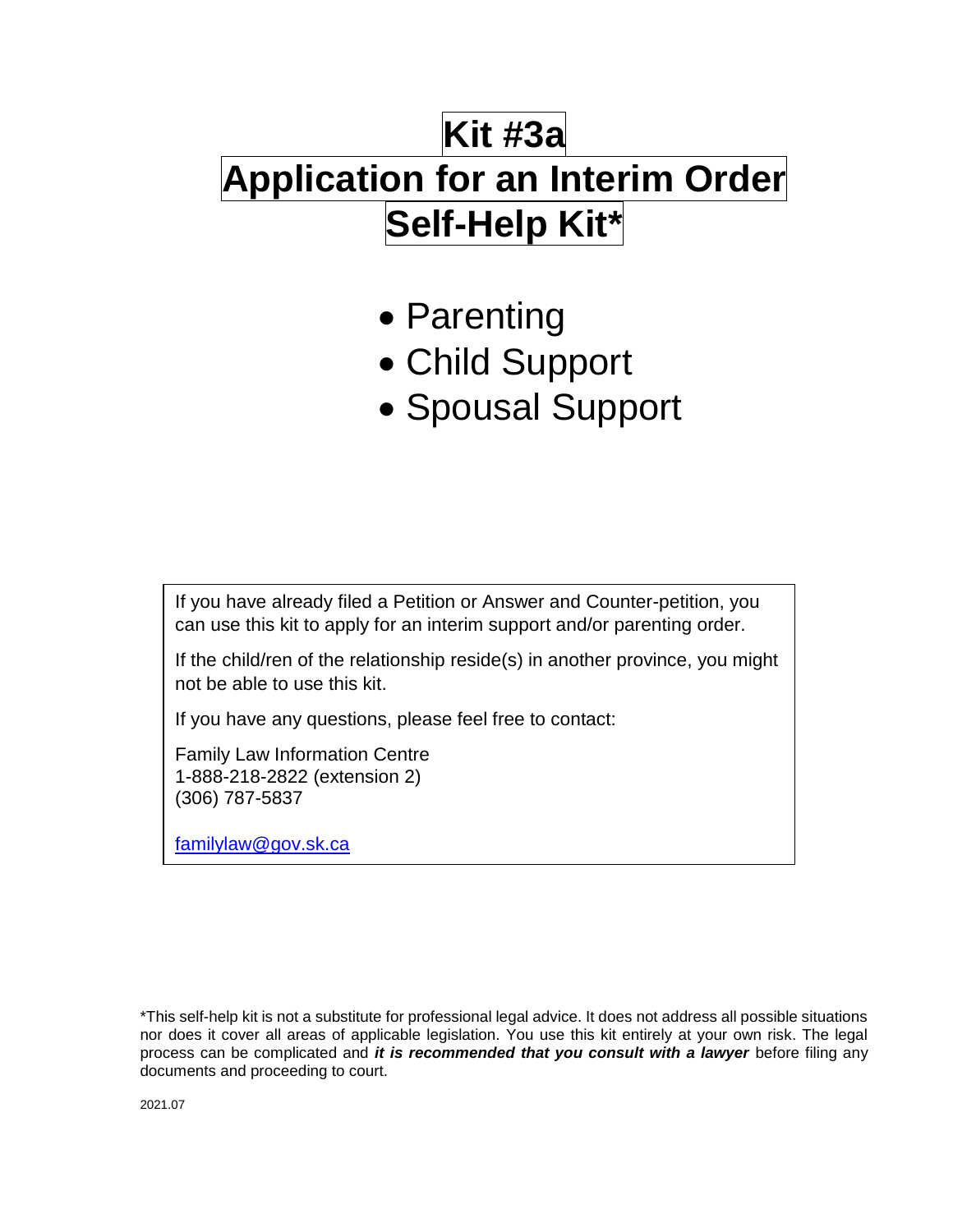# **TABLE OF CONTENTS**

| $\mathbf{L}$ |  |
|--------------|--|
| Ш.           |  |
| III.         |  |
| IV.          |  |
| V.           |  |
| VI.          |  |
| VII.         |  |
| VIII.        |  |
| IX.          |  |
| X.           |  |
| XI.          |  |

## **CHECKLIST**

| XIII. Judicial Centres in the Province of Saskatchewan --------------- 18 |
|---------------------------------------------------------------------------|

# **FORMS**

| Notice of Application for Substantive Interim Relief – Form 15-41 ------------------19 |  |
|----------------------------------------------------------------------------------------|--|
|                                                                                        |  |
|                                                                                        |  |
|                                                                                        |  |
|                                                                                        |  |
|                                                                                        |  |
|                                                                                        |  |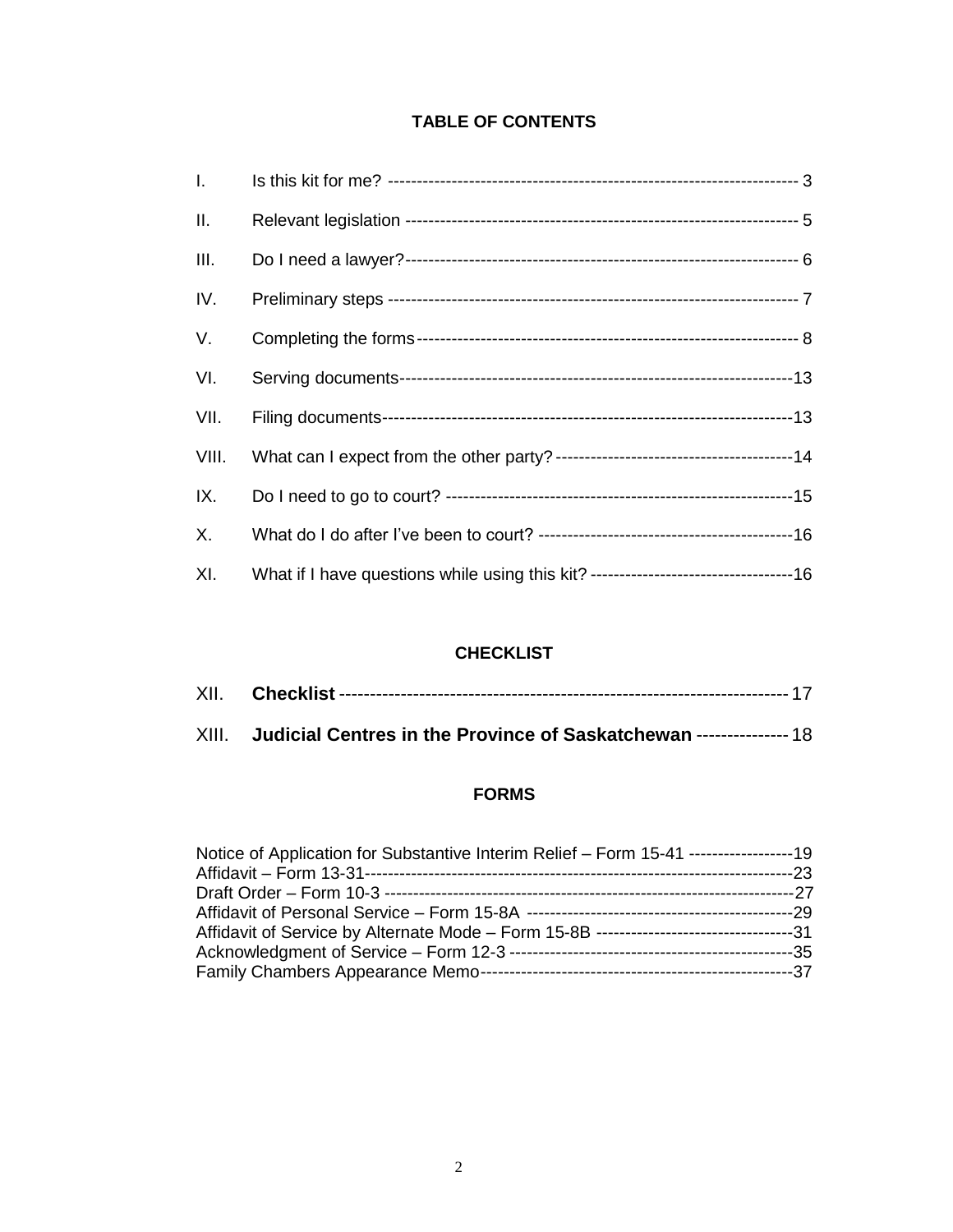## I. **Is this Kit for Me?**

This kit will help you apply for an interim court order in a family law matter. An interim order is one that you can obtain relatively quickly, and will stay in place until a final judgment is made.

You should only use this kit if you have an existing court file (i.e. you and the other party have each filed a Petition or an Answer and Counter-petition.) If you do not have an existing court file you will have to use a different kit. Any order you seek must correspond with a claim made on either the Petition or Counter-petition.

## **a) Dispute Resolution Options**

There are several Early Dispute Resolution options available to help people who want to try and come to an agreement out of court.

In some locations in Saskatchewan it is mandatory for parties to attempt some form of dispute resolution before applying to court. If your court file is at a court location where early dispute resolution is mandatory, you should have already attempted an out-of-court dispute resolution process before using this kit.

There are limited exceptions to the mandatory EDR requirement. You can apply to the court for an exemption using this kit if:

- there is a restraining order between the parties;
- a child or children has been kidnapped by one of the parties;
- there is a history if interpersonal violence between the parties;
- or, if you have made attempts to engage the other party in dispute resolution and they have not agreed.

In areas of the province where this process is not yet mandatory, families are still encouraged to use an out-of-court dispute resolution process.

Currently, the options available for Early Dispute Resolution are:

- [Collaborative Law Process:](https://collabsask.com/) Collaborative law involves parties and their lawyers signing an agreement that says they will work together and negotiate in good faith to reach a settlement on all issues. If negotiations break down, and one or both parties wants to go to court, they need to hire different lawyers.
- [Family Arbitration:](https://www.saskatchewan.ca/residents/births-deaths-marriages-and-divorces/separation-or-divorce/early-family-dispute-resolution/family-arbitration) A family law arbitrator plays a role similar to that of a judge. They are able to make binding decisions to resolve family law disputes using processes that are more informal than the court's. Family law arbitrators use Saskatchewan family law to make decisions. Sometimes arbitrators use a combination of different dispute resolution processes, including negotiation, mediation and arbitration.
- [Family Mediation:](https://www.saskatchewan.ca/residents/births-deaths-marriages-and-divorces/separation-or-divorce/early-family-dispute-resolution/family-mediation) Family mediators help parties resolve family issues and find solutions through an interest-based problem solving process.
- [Parenting Coordination:](https://www.saskatchewan.ca/residents/births-deaths-marriages-and-divorces/separation-or-divorce/early-family-dispute-resolution/parenting-coordination) Parenting coordinators can help parties resolve disputes over existing parenting agreements and orders, such as who has parenting time during summer holidays. Parenting coordinators are knowledgeable about children's developmental stages and mental health, and help parents focus on their children's needs while resolving disputes. Parenting coordinators do not create or change parenting arrangements.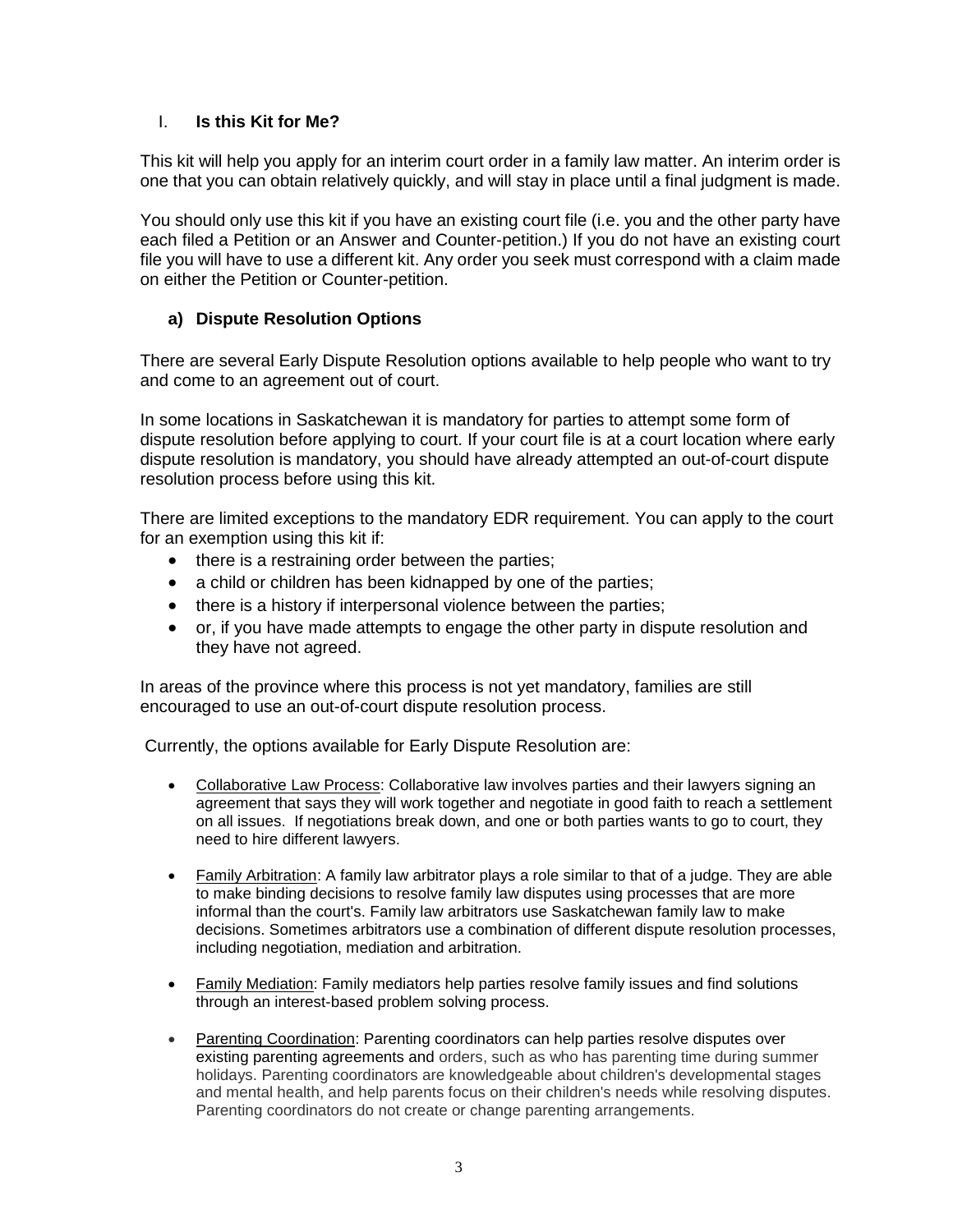It is recommended that you ask prospective service providers how their process of dispute resolution works, how they expect you to participate, and what the cost of the service will be. Low-income options are available for families who are required to participate in early dispute resolution. Contact [earlyfamilyresolution@gov.sk.ca](mailto:earlyfamilyresolution@gov.sk.ca) for more information.

To learn more about early dispute resolution, and to find out if it is mandatory in your area, visit [www.saskatchewan.ca/residents/births-deaths-marriages-and-divorces/separation-or](https://www.saskatchewan.ca/residents/births-deaths-marriages-and-divorces/separation-or-divorce/early-family-dispute-resolution)[divorce/early-family-dispute-resolution.](https://www.saskatchewan.ca/residents/births-deaths-marriages-and-divorces/separation-or-divorce/early-family-dispute-resolution)

You can also view a short video about options for resolving disputes: www.saskatchewan.ca/residents/births-deaths-marriages-and-divorces/separation-ordivorce/represent-yourself-in-family-court#family-law-video-series

## **b) Types of Orders**

#### *i) Decision-making responsibility and parenting time*

You can use this kit to apply for an interim parenting order where one has not previously been made in Saskatchewan. If you have an existing parenting order through the courts in Saskatchewan that you wish to change, you will need a different kit. If you only have an existing parenting agreement, and wish to change the terms of the agreement, you can still use this kit.

"Decision-making responsibility" is the responsibility for making significant decisions about a child's personal well-being, such as decisions that relate to health, education, culture, language, religion and spirituality, and significant extra-curricular activities.

"Parenting time" is the time a child spends in the care of a person pursuant to an order or agreement, whether or not the child is physically with that person during that time.

#### *ii) Child support*

You can use this kit to apply for an interim child support order, if you do not have an existing Saskatchewan court order or judgment that deals with support. If you have an existing child support order through the courts in Saskatchewan that you wish to change, you will need a different kit.

Also, please note that if the other party resides outside Saskatchewan, and you are only applying for child and/or spousal support, the court may require you to make an interjurisdictional support application, and for this, you can find forms and guides here: [www.saskatchewan.ca/residents/family-and-social-support/child-support/general](https://www.saskatchewan.ca/residents/family-and-social-support/child-support/general-information-on-child-support/parents-living-outside-saskatchewan)[information-on-child-support/parents-living-outside-saskatchewan](https://www.saskatchewan.ca/residents/family-and-social-support/child-support/general-information-on-child-support/parents-living-outside-saskatchewan)

You can find out more information about child support here: [www.justice.gc.ca/eng/fl-df/child-enfant/index.html](http://www.justice.gc.ca/eng/fl-df/child-enfant/index.html)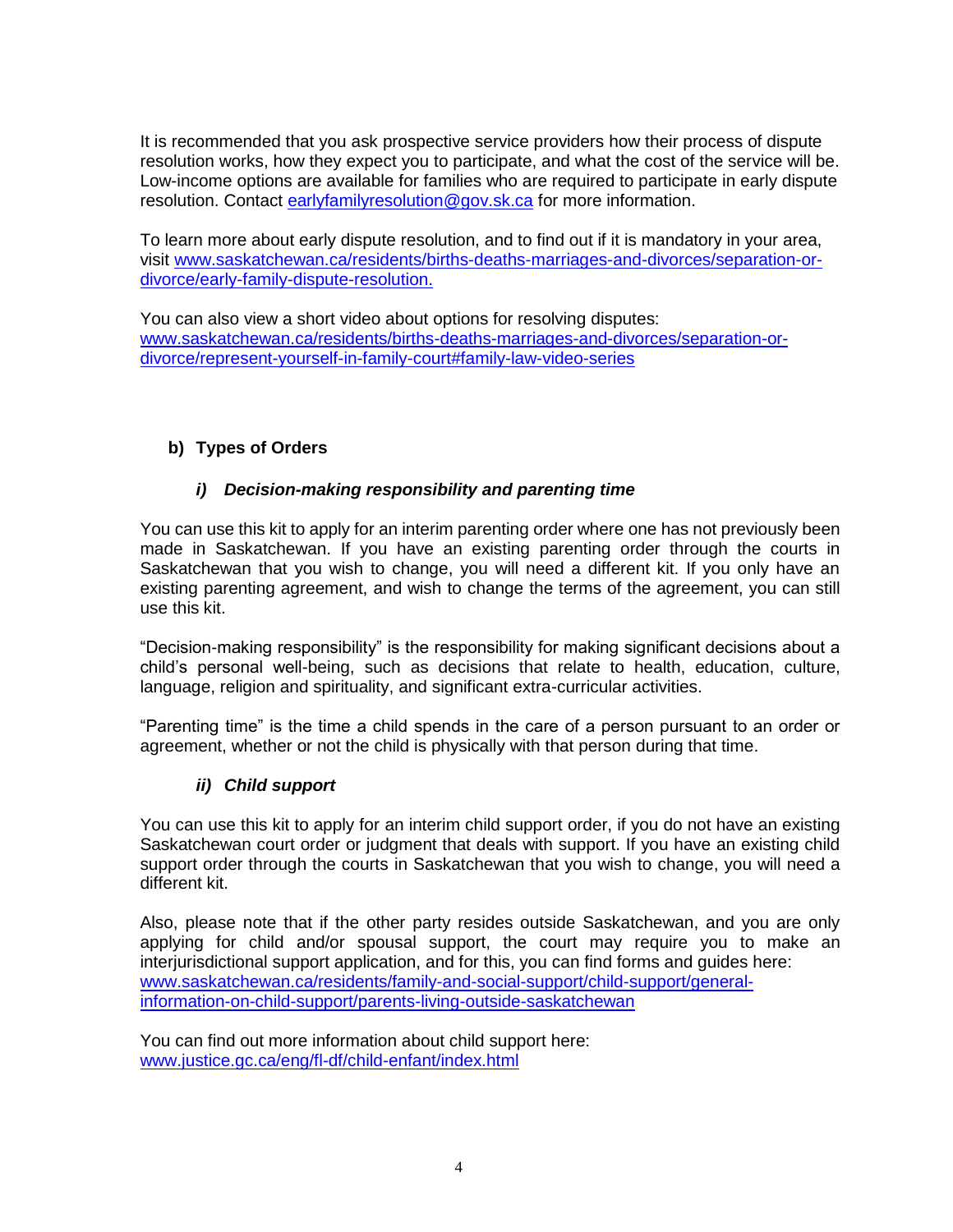## *iii) Spousal support*

You can use this kit to apply for an interim spousal support order. Spousal support is money paid by one spouse to the other after they separate or divorce. It is sometimes called alimony or spousal maintenance. Many factors may affect whether a married or common-law spouse is entitled to spousal support and how much support they should receive.

There are advisory guidelines that may be helpful in predicting the range of possible spousal support amounts. You can find more information on those guidelines here: [www.justice.gc.ca/eng/fl-df/spousal-epoux/ssag-ldfpae.html](http://www.justice.gc.ca/eng/fl-df/spousal-epoux/ssag-ldfpae.html)

You can also find an online support calculator for both child support and spousal support here: [www.mysupportcalculator.ca/#SupportCalculator](http://www.mysupportcalculator.ca/#SupportCalculator)

Also, please note that if the other party resides outside Saskatchewan, and you are only applying for child and/or spousal support, the court may require you to make an interjurisdictional support application, and for this, you can find forms and guides here:

[www.saskatchewan.ca/residents/family-and-social-support/child-support/general](file://///nyx-nasfil01p.gos.ca/JUSGroup/CCJ/FJS/FP/New%20Drafts%20of%20Self-Help%20Kits/www.saskatchewan.ca/residents/family-and-social-support/child-support/general-information-on-child-support/parents-living-outside-saskatchewan)-information-on[child-support/parents-living-outside-saskatchewan](file://///nyx-nasfil01p.gos.ca/JUSGroup/CCJ/FJS/FP/New%20Drafts%20of%20Self-Help%20Kits/www.saskatchewan.ca/residents/family-and-social-support/child-support/general-information-on-child-support/parents-living-outside-saskatchewan)

#### *iv) Other orders*

In addition to the above, this kit can be used to make an application for other orders, such as:

- A declaration of parentage
- Leave to pursue paternity testing
- Exclusive possession of the family home
- A parenting assessment
- Exemption from mandatory early dispute resolution on the basis of family violence, child abduction or another emergency

#### II. **Relevant legislation**

It is your responsibility to read and understand the laws that apply to your situation. You should familiarize yourself with the relevant sections of the following pieces of legislation:

- The *Divorce Act* applies to couples who are married. If you are married and seeking a divorce, a parenting order, child support or spousal support, you can make those claims under the Divorce Act. [laws.justice.gc.ca/eng/acts/D-3.4/index.html](http://laws.justice.gc.ca/eng/acts/D-3.4/index.html)
- *The Children's Law Act, 2020* must be used if you are seeking a parenting order and were not married to the other parent. Married parents can also apply for a parenting order under this Act. [publications.saskatchewan.ca/#/products/111938](https://publications.saskatchewan.ca/#/products/111938)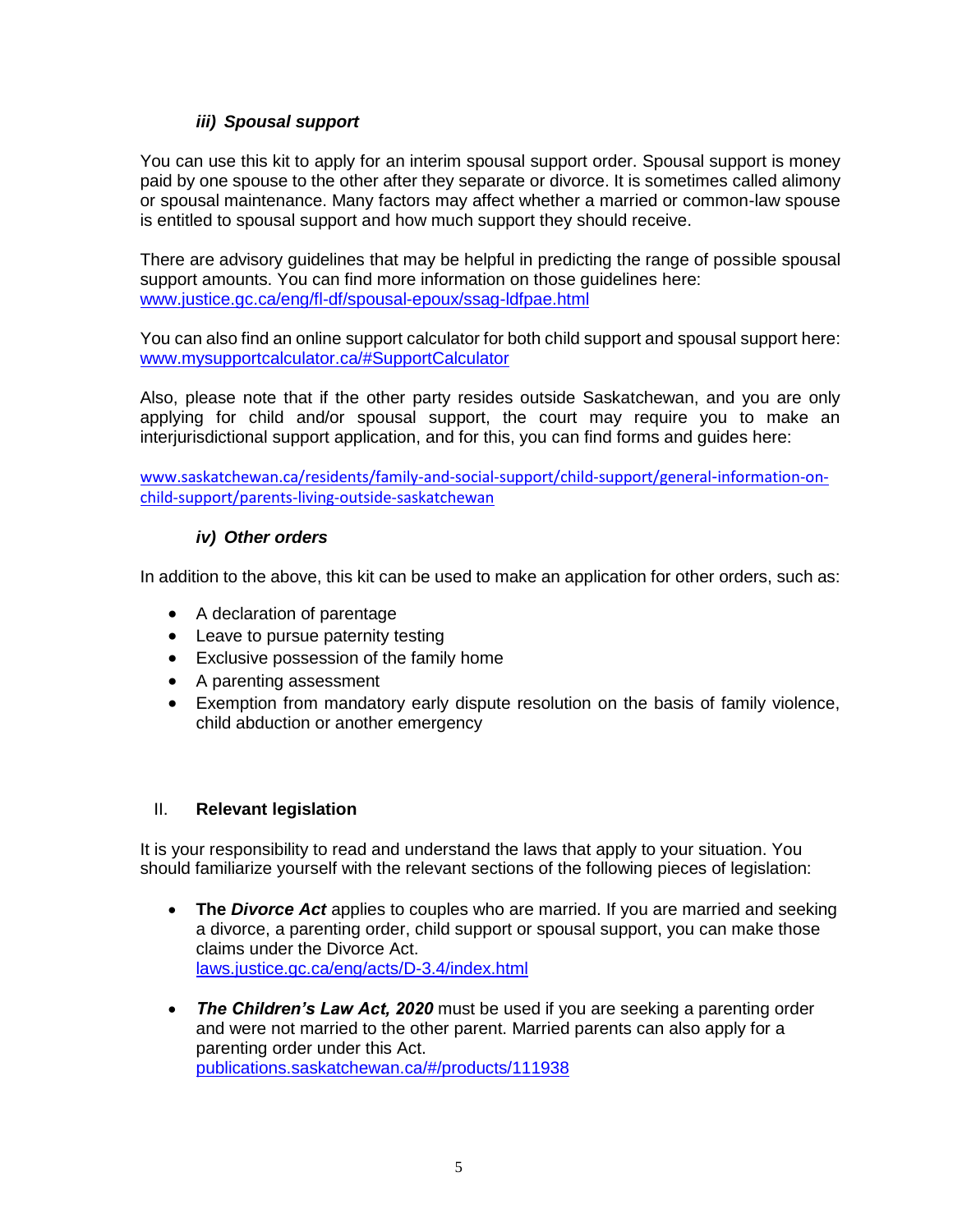*The Family Maintenance Act* must be used if you are unmarried and making a claim for child or spousal support. Married parents can also apply for support under this Act.

[publications.saskatchewan.ca/#/products/534](https://publications.saskatchewan.ca/#/products/534)

 *The Family Property Act* is the law that applies to all claims for division of family property claims. [publications.saskatchewan.ca/#/products/535](https://publications.saskatchewan.ca/#/products/535)

If you decide to represent yourself in court, it is also your responsibility to be familiar with the *Court of Queen's Bench Rules of Saskatchewan* (especially Part 15 of the Rules that deals with Family Law Proceedings). You can find this information at the Publications Saskatchewan website: [www.publications.gov.sk.ca/freelaw/](http://www.publications.gov.sk.ca/freelaw/)

## **III. Do I Need a Lawyer?**

You have the right to go to court without a lawyer. However, you need to know that in court you will be treated the same as a person who has a lawyer. Do not expect any special or different treatment because you do not have a lawyer. If you do not know and follow the court rules, you will have to live with the consequences.

*Even if you decide not to hire a lawyer to represent you in court, it is still a good idea to consult a lawyer before you use this kit. A lawyer can advise you about the law, help you evaluate your chances of success and tell you what the cost of the court application would be if you decided to hire a lawyer. The lawyer will likely charge you for their advice.*

You can call the **Family Law Information Centre** (1-888-218-2822 ext. 2) to get general legal information, or to get help with this self-help kit. The Family Law Information Centre does not provide legal advice, and it cannot provide referrals to specific lawyers or firms. A friend or family member may be a good source for a recommendation for a lawyer. When choosing a lawyer, you can also use the Find-a-Lawyer feature on the Law Society of Saskatchewan website, here: [www.lawsociety.sk.ca/](http://www.lawsociety.sk.ca/) This will allow you to search by city, practice area, languages spoken, and disciplinary proceeding history.

If you are a low income earner or do not earn any income at all, you may qualify for **Legal Aid**. Consult your telephone book for the Saskatchewan Legal Aid Commission office nearest you, or visit their website: [www.legalaid.sk.ca/](http://www.legalaid.sk.ca/)

**Pro Bono Law Saskatchewan** (PBLS) is an organization that coordinates pro bono (free) legal services to people with lower incomes. For family law matters, people who qualify can receive legal advice. However, full legal representation is not provided. You can find out more about their programs by calling 1 (855) 833-7257 or here: [www.pblsask.ca/](http://www.pblsask.ca/)

Legal information is also provided by the **Public Legal Education Association** of Saskatchewan (PLEA). You can visit their specialized family law website to create your own court forms electronically, or to obtain additional information here: [www.familylaw.plea.org](http://www.familylaw.plea.org/)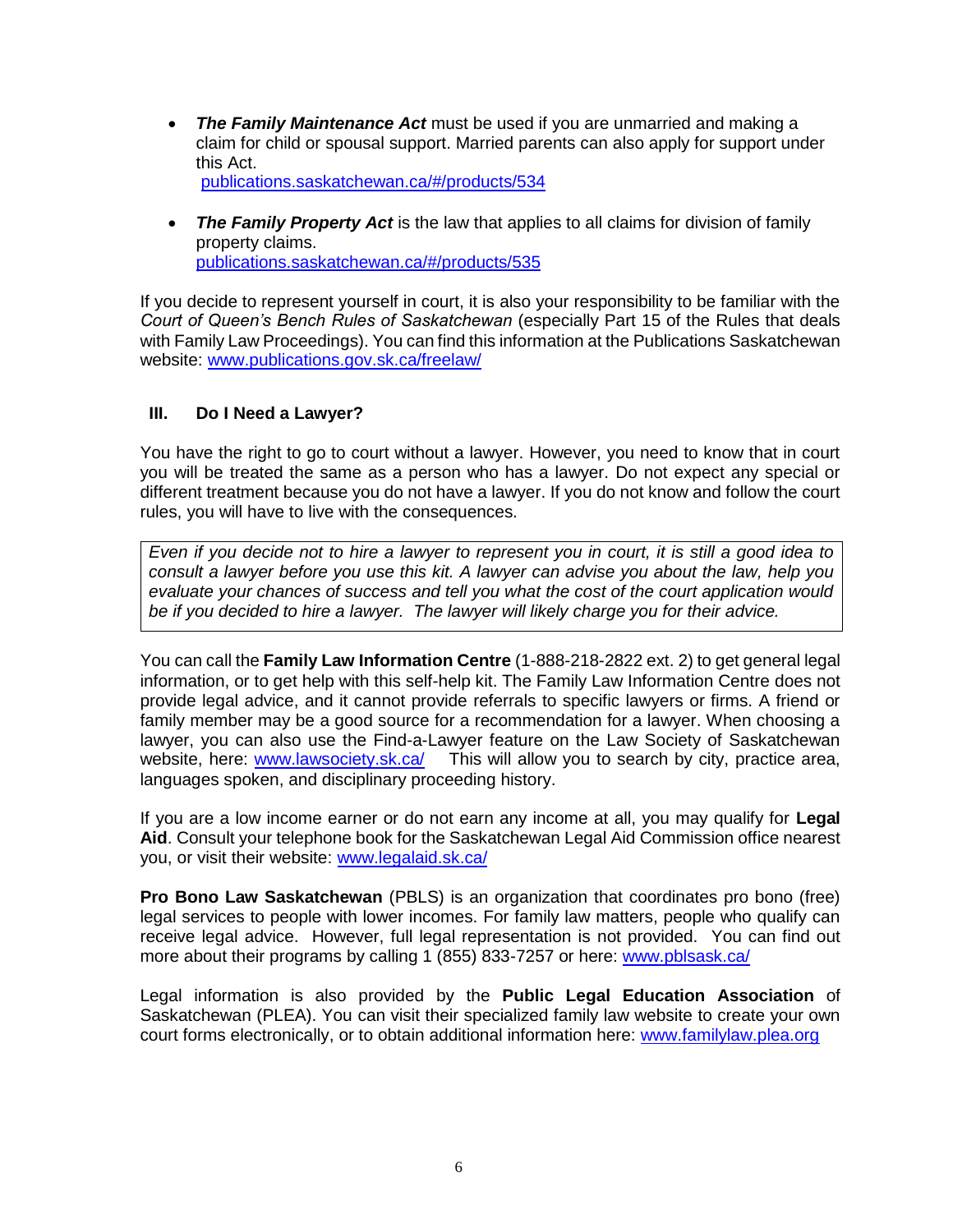## **IV. Preliminary Steps**

#### **a) Do I need to attend any courses or information sessions before I start?**

If you are applying for an interim order that deals with children (decision-making responsibility, parenting time, and/or child support) then you must register for a Parenting after Separation and Divorce course before your court application is heard. The course is free and is offered by Family Justice Services. You must register for the course in advance by calling:

- 1-888-218-2822 ext. 1 (south Saskatchewan)
- 1-877-964-5501 (central and northern Saskatchewan)

If you are making any claims involving children it is recommended that you register and attend the course now. You will receive a certificate of completion from Family Justice Services which will be valid for two years. The information provided is very useful and may help you improve your co-parenting relationship with your child and the other party.

## **b) How do I complete the forms in this kit?**

You can fill out the forms in pen or electronically. The documents must be neat so that the Court and the other party can read them.

You should keep an original, unused copy of the forms. This way, if you make any mistakes, you will be able to start over without having to obtain new forms.

You should keep in mind that these documents will take you a lot of time to complete. You will probably not be able to complete these documents in one sitting. Read the instructions carefully and do your best.

If you have questions, you can contact:

Family Law Information Centre (306) 787-5837 or 1-888-218-2822 (extension 2) [familylaw@gov.sk.ca](mailto:familylaw@gov.sk.ca)

The staff at the Family Law Information Centre cannot give you legal advice or appear in court for you. *Before you contact them, read this kit carefully from beginning to end.* Neither they nor the court staff can fill out this kit for you.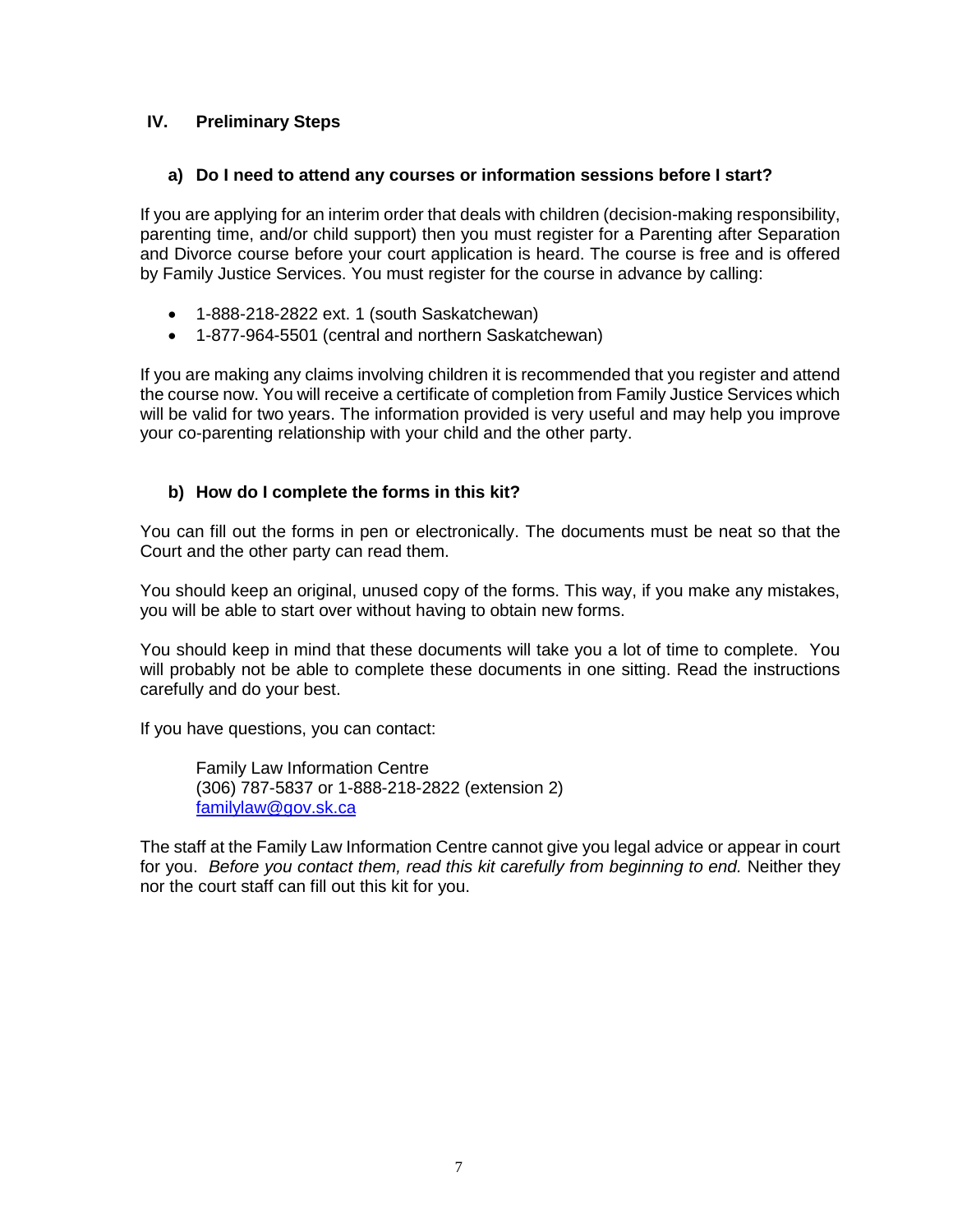## **V. Completing the Forms**

## **a) Notice of Application for Substantive Interim Relief – Form 15-41**

A Notice of Application is a document that lets the court and the other party know what kind of court order you are seeking. It also sets the date and time when you will be heard by the judge. This form is included in this kit.

At the top of the Notice of Application you will need to fill in your court file number, which can be found on the Petition, the Judicial Centre, and the names of the parties.

Fill in the line indicting whether the other party is the Petitioner or Respondent and their name. If you drafted and filed the Petition on the other party, you are the Petitioner. If the Petition was served on you, you are the Respondent. Then, select the correct check box below and write in your name.

Next, you will have to indicate the address of the court house so that the other party will know where to attend court **and then you will have to select your court date and time.** The times and dates of your hearing will depend on your Judicial Centre. Chambers is held on different days and at different times in each Judicial Centre. You will need to call the court staff at your Judicial Centre to determine when Chambers is held, or find the available dates here: [www.sasklawcourts.ca/index.php/home/court-of-queen-s-bench/court-locations-and-sitting](http://www.sasklawcourts.ca/index.php/home/court-of-queen-s-bench/court-locations-and-sitting-times)[times.](http://www.sasklawcourts.ca/index.php/home/court-of-queen-s-bench/court-locations-and-sitting-times)

Addresses and telephone numbers for different judicial centres are included in this kit. Once you know the time and day of the week that Chambers is held, you can pick any date that you want as long as you follow the "Notice" rules.

There must be at least 14 days between the date you serve this application and the court date you choose. When choosing the date, be sure to think about how long it will take to complete and serve the documents. 14 days is a minimum. You can choose to provide the other party with more than 14 days' notice.

If you are requesting an order for interim child or spousal support, the court date must be at least 37 days after the Petition was served.

COVID-19 restrictions require that all Chambers appearances take place by telephone. On the first page of the Notice of Application, there is a paragraph with instructions to the other party about how to appear by telephone. You must write in the correct phone number of your local registrar in the blank space provided.

#### *i. Precise remedy or relief you are seeking*

In the "Precise remedy or relief you are seeking" section of the Notice of Application form, you are letting the court know what you are seeking. Fill in the sections pertaining to the orders you are requesting. Cross out or delete the sections that do not apply to you. There is a paragraph that is listed as "Other". This allows you to apply for some other specific court order that does not fall into one of the other general categories.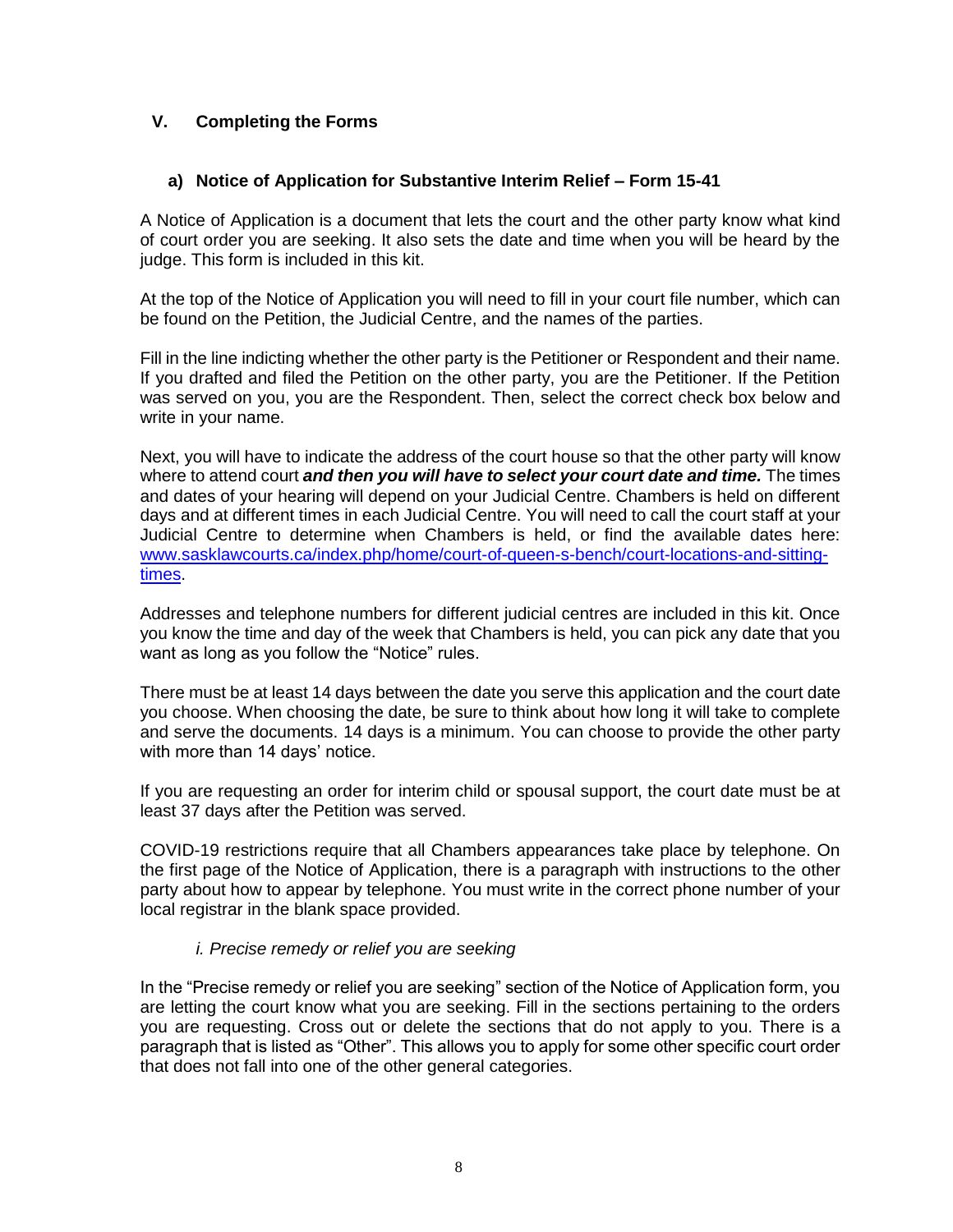#### *ii. Grounds for making this application*

In the "Grounds for making this application" section, write a brief description of the circumstances and your reasons for making the application. For instance, you may write something like "The Respondent [or Petitioner] and I have been separated since [date] and have not been able to come to an agreement with regards to [*the orders you are seeking, ex. Parenting arrangements]*."

#### *iii. Material evidence to be relied upon*

In this section, list all of the affidavits filed in support of your application. There is a section on the first line for you to fill in your own name. Sometimes applicants also include evidence from other people. In that case, you should write, "affidavit of \_\_\_\_\_\_\_\_\_\_ (*fill in their name)"* on the next line.

#### *iv. Applicable Rules*

In most cases, nothing will need to be added to this section.

#### *v. Applicable Acts and regulations*

In the "Applicable Acts and regulations" section, you must indicate the law that you are using to apply for the order you are seeking. If you are married to the other party, you can select options under *the Divorce* Act. If you are not married, then you cannot use *the Divorce Act* and you will check off the boxes corresponding to various other pieces of provincial legislation. This should correspond to the claims that you made in your Petition. Under the heading "Other", we have provided several other grounds for making various different orders. If you are asking for any of these orders, you will have to include them under "Other" in the "Remedy Sought" section. It is possible to make other requests for other orders that are not listed in this kit. You can read through various laws and the Rules of Court to find out these options. These are available here: [www.publications.gov.sk.ca/freelaw/](http://www.publications.gov.sk.ca/freelaw/)

#### **b) Affidavit – From 13-31**

The next court document that you need to complete is called an affidavit. The affidavit is the document that contains written facts that you swear are true. These are facts supporting your request for a court order for decision-making responsibility, parenting time, support and any other order you are seeking. You can find this form later in this kit.

*Your Affidavit is very important***.** *This is how the court receives factual evidence from you. You will not be permitted to present any facts at the hearing that are not included in your affidavit, and filed with the court ahead of time.*

The facts in the affidavit are set out in a series of numbered paragraphs. Each paragraph should contain sentences about a single topic. The affidavit is clearer and easier for the judge to read if each paragraph contains a single topic. This will also make it easier to present your case in court, as you will be able to refer to specific paragraphs in your argument.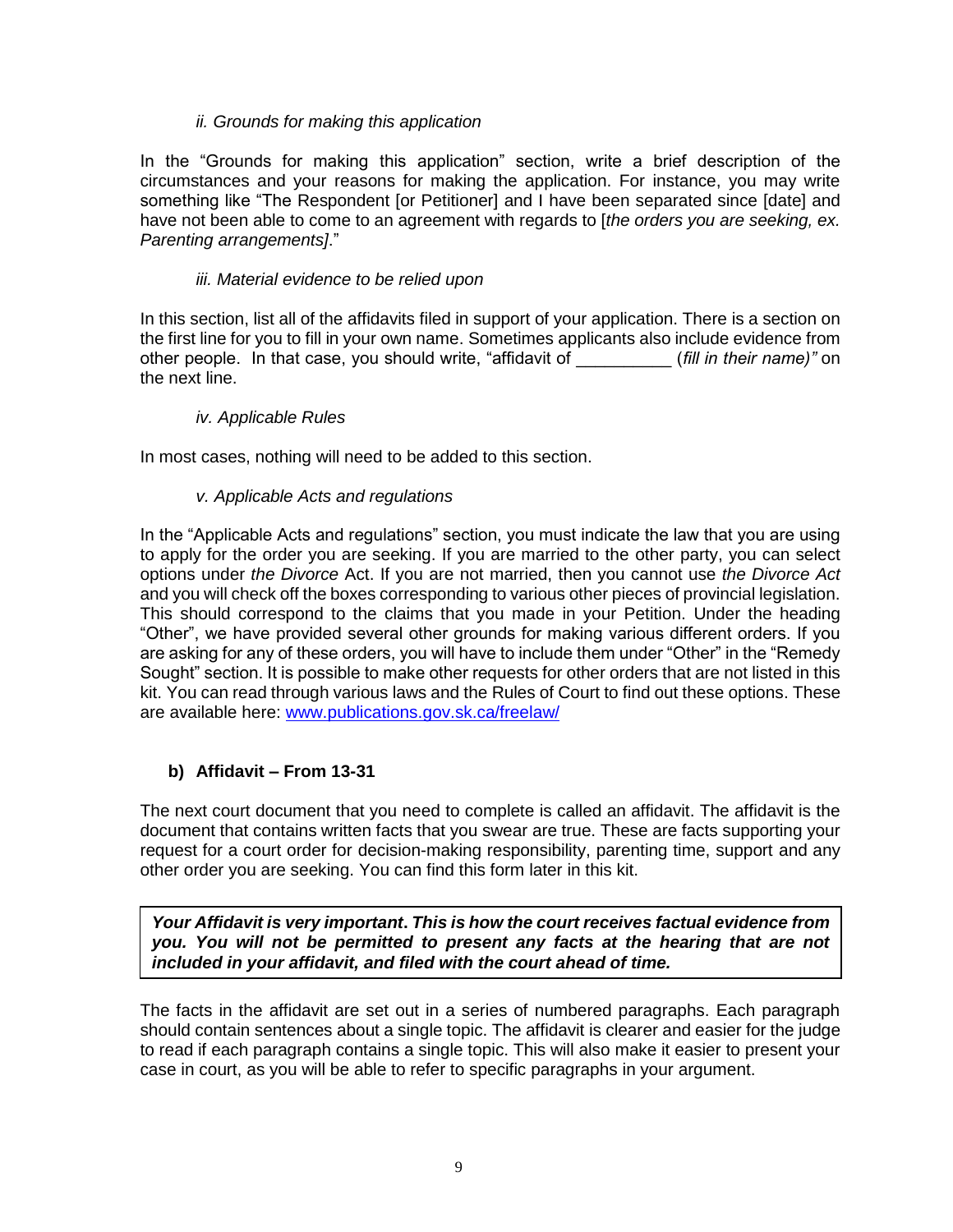#### *What information do I include in my affidavit?*

Your affidavit can only include facts that you personally know to be true. In your affidavit, you can state what the other party has told you. However, you should not include information that has been told to you by someone else. In special circumstances, you can state what you learned from someone else if you say in your affidavit: who told you; that you believe the information is true; and why you need to use the information learned from someone else. It is a better idea to ask that person to complete his/her own affidavit. You can provide more than one affidavit to the court. That is, you can provide an affidavit and you can gather affidavits from other individuals who you believe have information that would be important for the court to know. Remember, an affidavit must be sworn. Your affidavit can generally be as long and contain as much detail as you want. However, you should keep in mind that the judge will likely be preparing to hear many court applications on the same date that you have chosen as your court date. You should only include facts and details that relate to what you are asking the court to give you. That is, you should only provide the court with relevant information.

At Rule 15-46 in the Rules of Court, it states what type of information can be included in affidavits. You can find the Rules of Court here: [www.publications.gov.sk.ca/details.cfm?p=73108](http://www.publications.gov.sk.ca/details.cfm?p=73108) 

If your affidavit contains improper information, those portions can be struck out. Further to this, double costs can be awarded against you.

Your affidavit should include, at minimum, facts that outline the history of the events leading up to the court application. If you lived together previously, this can include events that occurred while you were living together and, after the separation. Remember, if you do not include information in your affidavit, you cannot bring it up in court.

*You should think carefully about what kind of information the judge would need in order to assess the situation properly.*

You should know that when granting a decision-making responsibility or parenting time order, the judge will only take into consideration the best interests of the child. The judge will be looking at such things as:

- The needs of the child based on their age and stage of development, such as the need for stability
- The nature and strength of the child's relationship with each parent and others who play an important role in the child's life, including siblings and grandparents
- Each parent's willingness to support the child's relationship with the other parent
- History of care of the child
- The child's views and preferences, while considering the child's age and maturity in determining how much weight to give these factors
- The child's cultural, linguistic, religious and spiritual upbringing and heritage, including Indigenous upbringing and heritage
- Any plans for the care of the child
- The ability and willingness of the parents and others that would be covered by the parenting order to care for and meet the needs of the child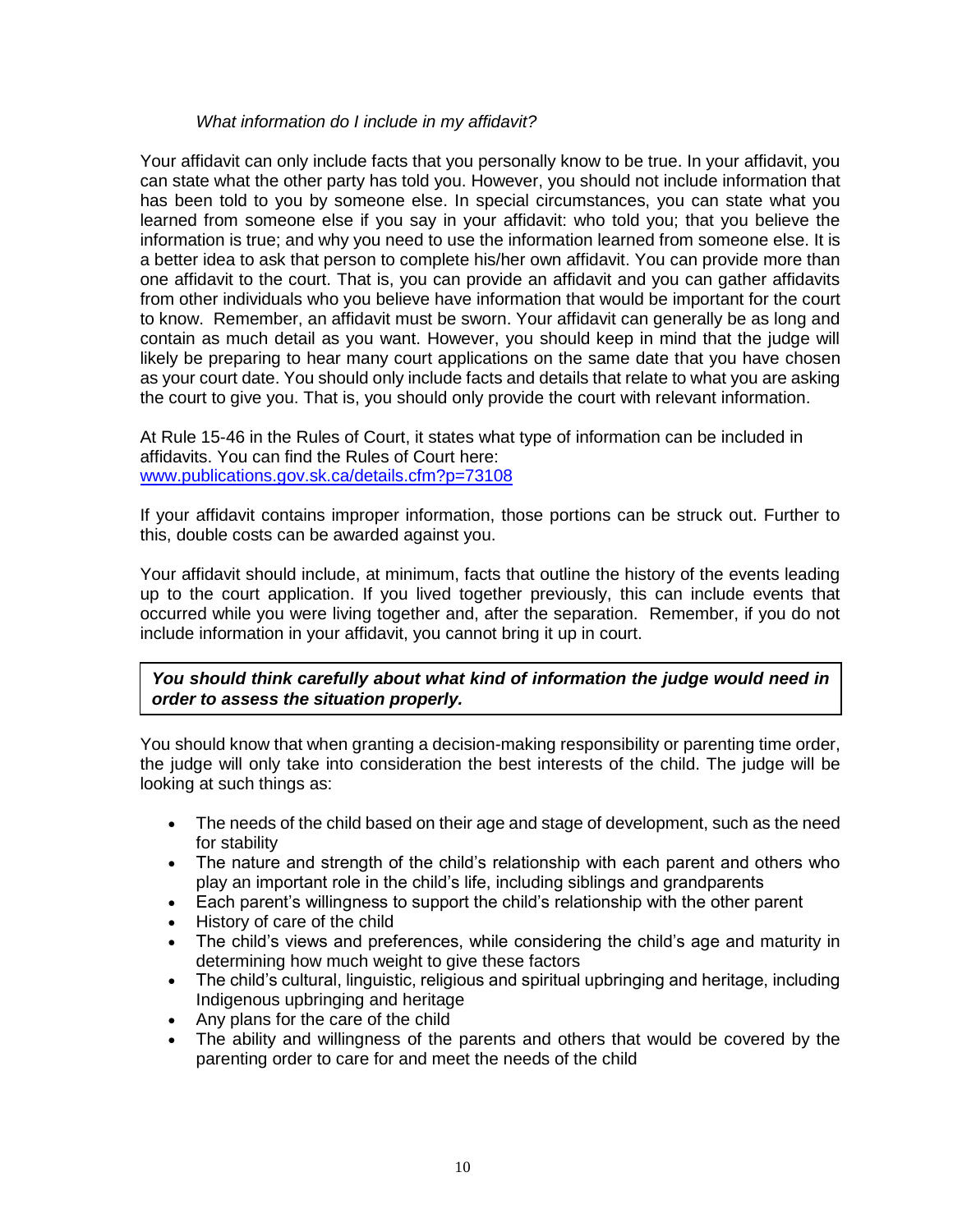- The ability and willingness of the parents and others that would be covered by the parenting order to communicate and cooperate, particularly with each other, on matters concerning the child
- Any family violence
- Any civil or criminal proceeding, order, condition or measure that is relevant to the safety, security and well-being of the child

The judge will not consider the past behaviour of you, the other party, or any other individual unless the behaviour impacts on their ability to care for the child during the times that the child is in their care.

#### *How do I include documents in the affidavit?*

You may have documents that you would like the court to see. For example, a copy of your child's school report card, a report from your counselor, or a letter from your employer outlining your estimated overtime for the next year. You can attach this type of document to your affidavit. The document will be known as an "exhibit". There are special rules for exhibits.

In the body of the affidavit, you must state that a document is attached to the affidavit as an exhibit. Each exhibit is labeled with a letter of the alphabet. The first exhibit attached is called "Exhibit A", the next exhibit is "Exhibit B", the next exhibit is "Exhibit C", and so on. For example:

"Attached to my affidavit and marked as exhibit "A" is a copy of my daughter, Samantha's Grade 4 report card from Connaught School".

There is a stamp that is used to label the actual document that is being attached as an exhibit. Most commissioners for oaths (lawyers, notaries, court staff) will have access to such a stamp.

You must sign your affidavit in front of a Commissioner for Oaths. Before you sign your affidavit in front of a Commissioner for Oaths, the Commissioner for Oaths will ask you whether or not you swear or affirm the contents of your affidavit to be true.

**Due to COVID-19 restrictions, court staff are not currently available to witness the signing of these documents.** 

If you are in Regina, the staff of the Family Law Information Centre can witness your documents. Call 1-888-218-2822 ext. 2 or email [familylaw@gov.sk.ca](mailto:familylaw@gov.sk.ca) to make an appointment.

Commissioners for Oaths can also be found in some businesses like banks, insurance agencies, and law offices. You will likely have to pay for this service. Do not forget to point out exhibits to the Commissioner for Oaths. They will have to sign the special labels you typed or wrote on each one.

#### **c) Draft Order – Form 10-3**

When filing a Notice of Application, you are required to prepare a Draft Order—a document that sets out the specific wording of the order you are asking the court to make.

Because the draft order is prepared before the court date, some parts, such as the name of the judge and the date of the decision, will be left blank. For now, you will only fill out the body of the order.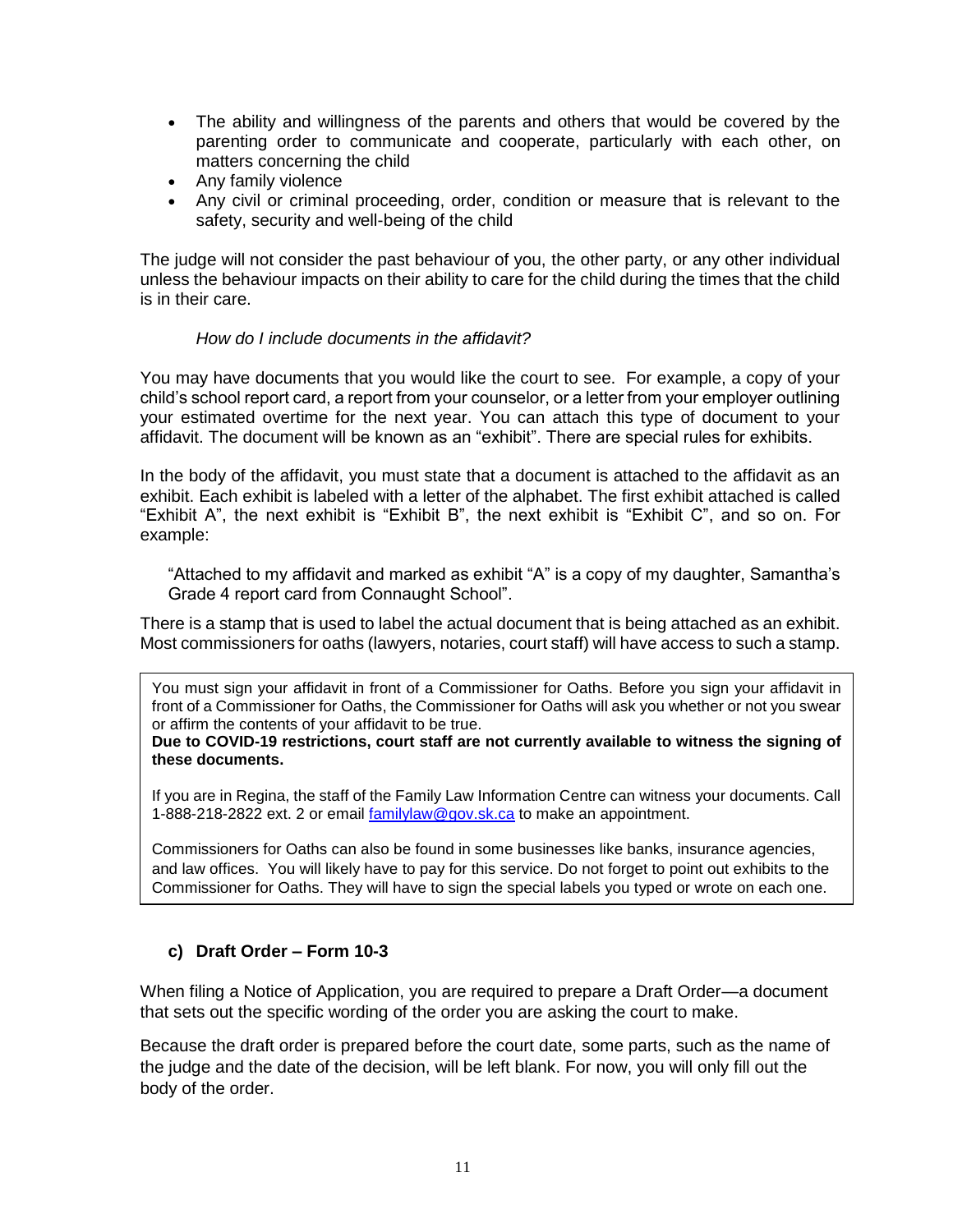When deciding on how to word the draft order, you may wish to look at the sample clauses found here:

[https://www.saskatchewan.ca/residents/births-deaths-marriages-and-divorces/separation-or](https://www.saskatchewan.ca/residents/births-deaths-marriages-and-divorces/separation-or-divorce/represent-yourself-in-family-court#sample-clauses)[divorce/represent-yourself-in-family-court#sample-clauses](https://www.saskatchewan.ca/residents/births-deaths-marriages-and-divorces/separation-or-divorce/represent-yourself-in-family-court#sample-clauses)

Whether writing in your own terms or choosing any of the sample clauses, make sure they correspond to the remedy or relief that you have asked the Court to address in your Notice of Application. (e.g. Don't ask for property division clauses in your draft order if your Notice of Application only asks for a parenting order).

If you are seeking an order for child support be sure to include the full names and birthdates of each child.

## **d) Family Chambers Appearance Memo**

In February 2020, the Court of Queen's Bench issued a Practice Directive requiring parties to prepare, serve, and file a Family Chambers Appearance Memo at least two business days before your court date. A copy of the template for this form is included at the end of this kit. The purpose of the form is to assist the presiding judge in Chambers to clarify the necessary information before the application proceeds.

## **VI. Serving Documents**

Once you have completed some combination of the forms in this kit you will need to "serve" the documents you have prepared. This means that you have to give a copy of all of the documents to the other party or their lawyer. You will give a second copy of all of the documents to the court and should keep a third copy of all of the documents for your records.

You can give or "serve" the documents on the other party in a number of ways:

- a) If the other party is represented by a lawyer, the lawyer's contact information will be at the bottom of their court documents. This allows you to serve your application on that lawyer. The application and supporting documents can be sent to the opposing lawyer by:
	- i) dropping it off at their office;
	- ii) sending it to them by email;
	- iii) sending it to them by fax;
	- iv) sending it to them by regular mail, registered mail, or courier.

You will also need to provide the opposing lawyer with a form to fill out called an **Acknowledgment of Service - Form 12-13.** This form is in this kit.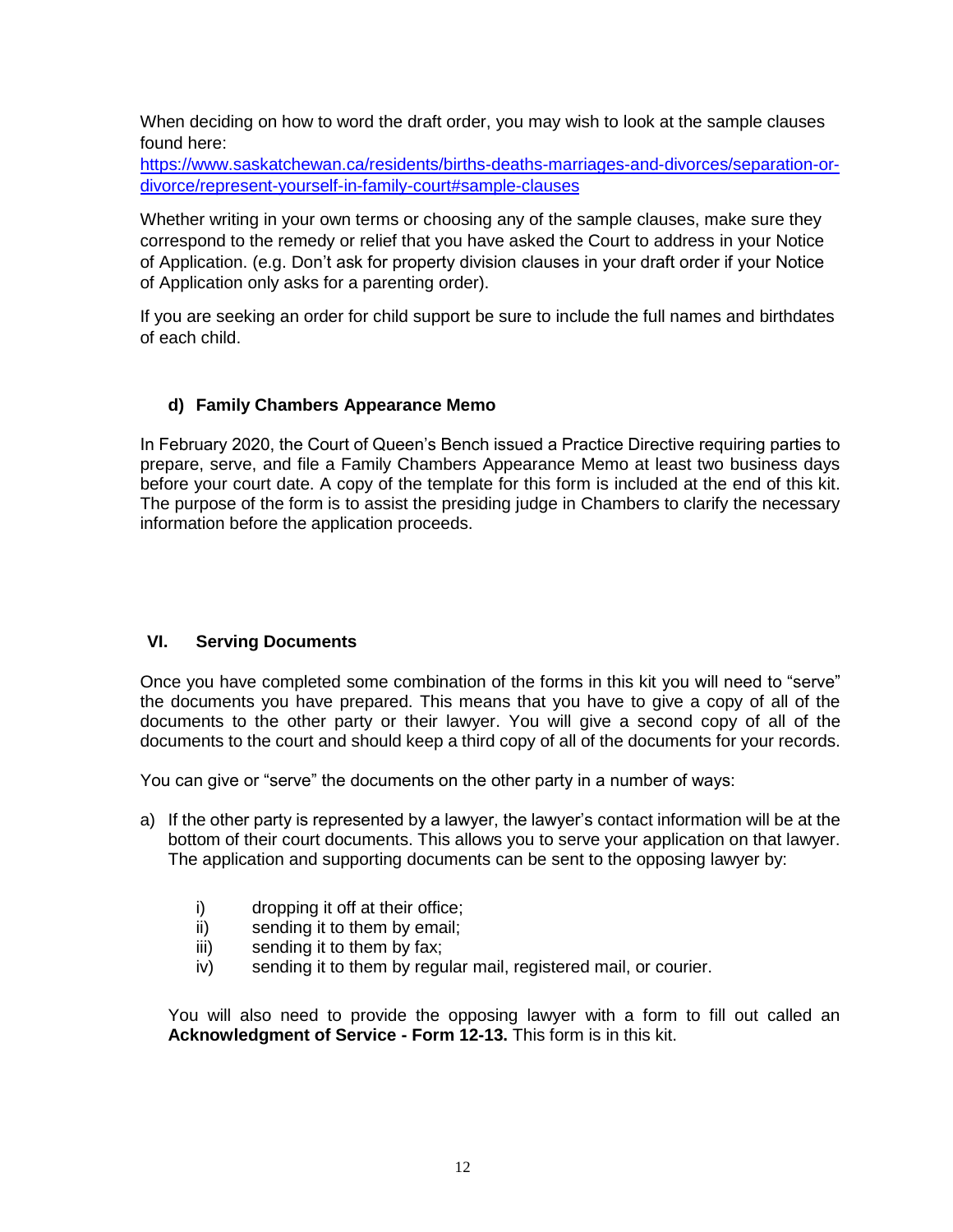- b) If the other party is not represented by a lawyer their address for service will be at the bottom of their court document. The application and supporting documents can be served upon the other party directly by:
	- i) Personally serving the other party;
	- ii) sending it by email (if they have provided an email address for service);
	- iii) sending it ty fax (if they have provided a fax number);
	- iv) sending it by regular mail, registered mail, or courier.

To prove that the answer was served upon the other party, you will either:

- i) Provide the other party with the **Acknowledgment of Service - Form 12-13** and ask them to sign and return the form to you;
- ii) If you had the other party personally served with your Answer, the person who served your Answer will swear the **Affidavit of Service - Form 15-8A**
- iii) If you had the other party served with your Answer by mail, courier, email or fax, the person who served your Answer will swear the **Affidavit of Service by Alternate Mode - Form 15-8B.**

A copy of each of these forms is included in this kit, but you will only need to complete and file one of the three.

#### *Are there any time limits for serving documents?*

When you serve the documents on the other party, if the court application is for a parenting order, then you must have them served at least 14 days before the court date.

If the Application deals with child support or spousal support, then the other party must be served at least 37 days before the court date.

#### **VII. Filing Documents**

Once you have served the first copy of all of your documents on the other party, you must file the second copy with the court. You must "file" or give the court a copy of all of your documents plus the affidavit of service. You must file all of the documents with the court staff between 10:00am and 4:00 p.m. at least 14 days before the court date. (You can file them earlier if you wish.)

You will be charged a \$20 fee for filing your Notice of Application.

If applicable, do not forget to file proof of your attendance at the Parenting after Separation and Divorce course, once you receive your completion certificate.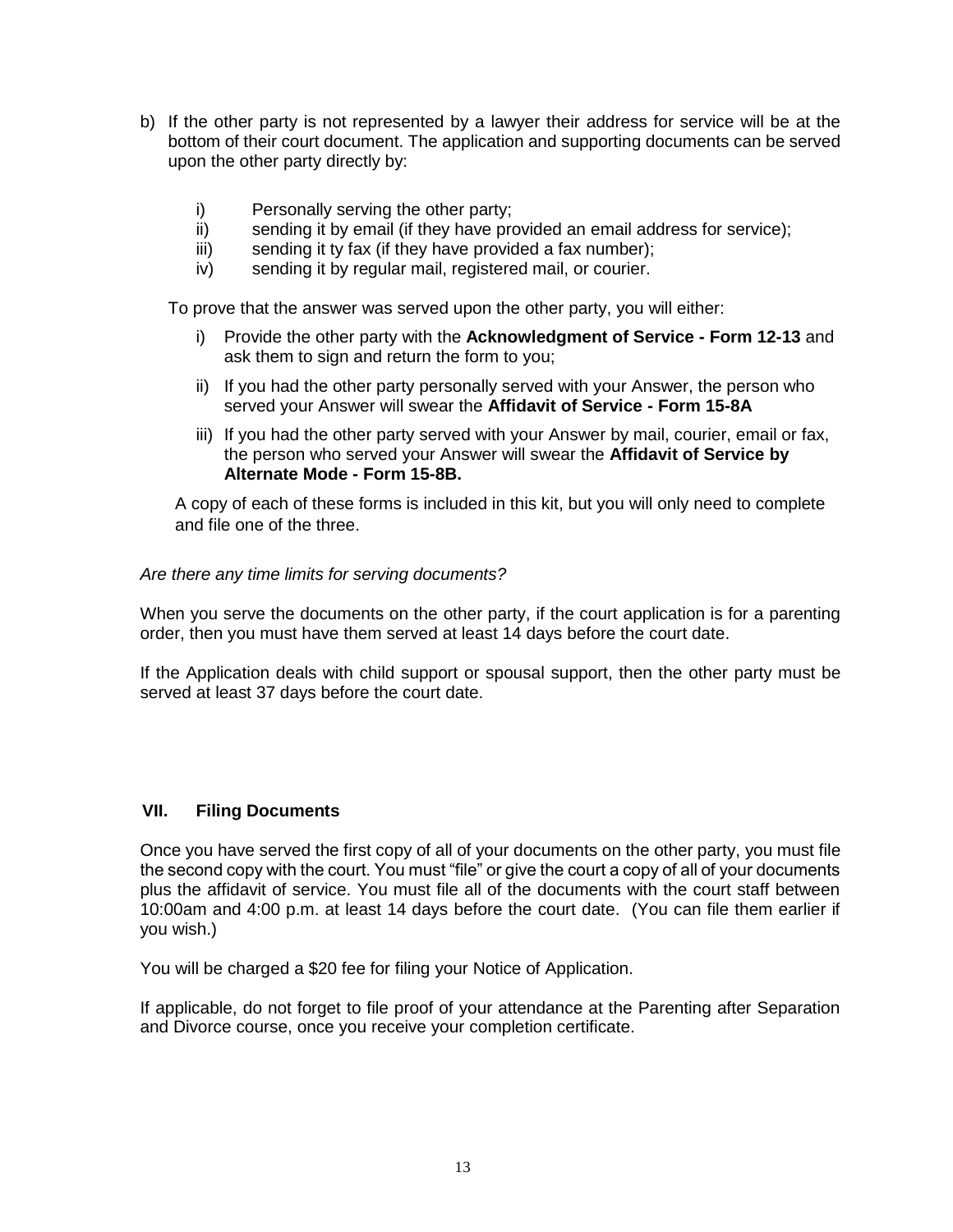## **VIII. What can I expect from the other party?**

#### *Will I receive any documents from the other person? What do I do with them?*

Once the other party reads the documents you have served on them, they will likely respond. They may serve you with an Affidavit. In that Affidavit, you may find that the other party has brought up new facts with which you disagree. You can prepare, serve, and file a second affidavit responding ONLY to any new matters that the other party has raised in their affidavit. You must file and serve your reply affidavit at least two "clear" days (i.e. three days) before the court date. You can use the affidavit template in this kit to generate a second affidavit.

#### *What if the other party serves me with a Notice of Application?*

Along with an affidavit, the other party may serve you with their own Notice of Application asking for a different court orders. This kit does not tell you how to respond to the other party's Notice of Application. The other party's documents will give you some indication regarding what you must do to respond. When in doubt, you should refer to the *Court of Queen's Bench Rules of Saskatchewan*, talk to a lawyer or contact the Family Law Information Centre.

#### *What if the other party agrees with what I am requesting in my Notice of Application?*

If at any time, you and the other party are able to agree on the issues, you should do the following:

- 1) Write a letter to the Local Registrar's Office indicating that you would like it brought to the attention of the presiding judge that you and the other party have agreed to terms on a consent order. If you have prepared this draft consent order ahead of time, you can also file it with the court with that letter. For information on how to prepare a consent order, contact the Family Law Information Centre
- 2) Then, on your court date, the presiding judge will decide whether your consent order will issue, or if there are any other details that may need to be addressed.

#### *What if the other party needs more time to prepare their response?*

The other party or their lawyer may contact you to ask for an adjournment. This means that they would like the court date to be postponed. This can be because they require additional time to prepare their response, or the court date does not work with their schedule, or that they want to try to settle the matter outside of court.

Most first requests for adjournments are granted. Whether you are willing to agree with the request for an adjournment or not, it is helpful to review the attached practice directive from the court that deals with adjournments:

[www.sasklawcourts.ca/images/documents/Queens\\_Bench/QB\\_GAPD\\_7.pdf](http://www.sasklawcourts.ca/images/documents/Queens_Bench/QB_GAPD_7.pdf) 

#### *What if the other party's affidavit does not comply with the Rules of Court?*

The other party may have prepared an affidavit(s) that does not comply with the Rules of Court. You have the choice whether to verbally address this matter on the court date, or you can file a formal objection to the material that contravenes the Rules.

It is not mandatory to file the formal objection, but if you choose to do so, the following practice directive may assist you:

[www.sasklawcourts.ca/images/documents/Queens\\_Bench/QB\\_FAM\\_PD3amended2014.pdf](http://www.sasklawcourts.ca/images/documents/Queens_Bench/QB_FAM_PD3amended2014.pdf)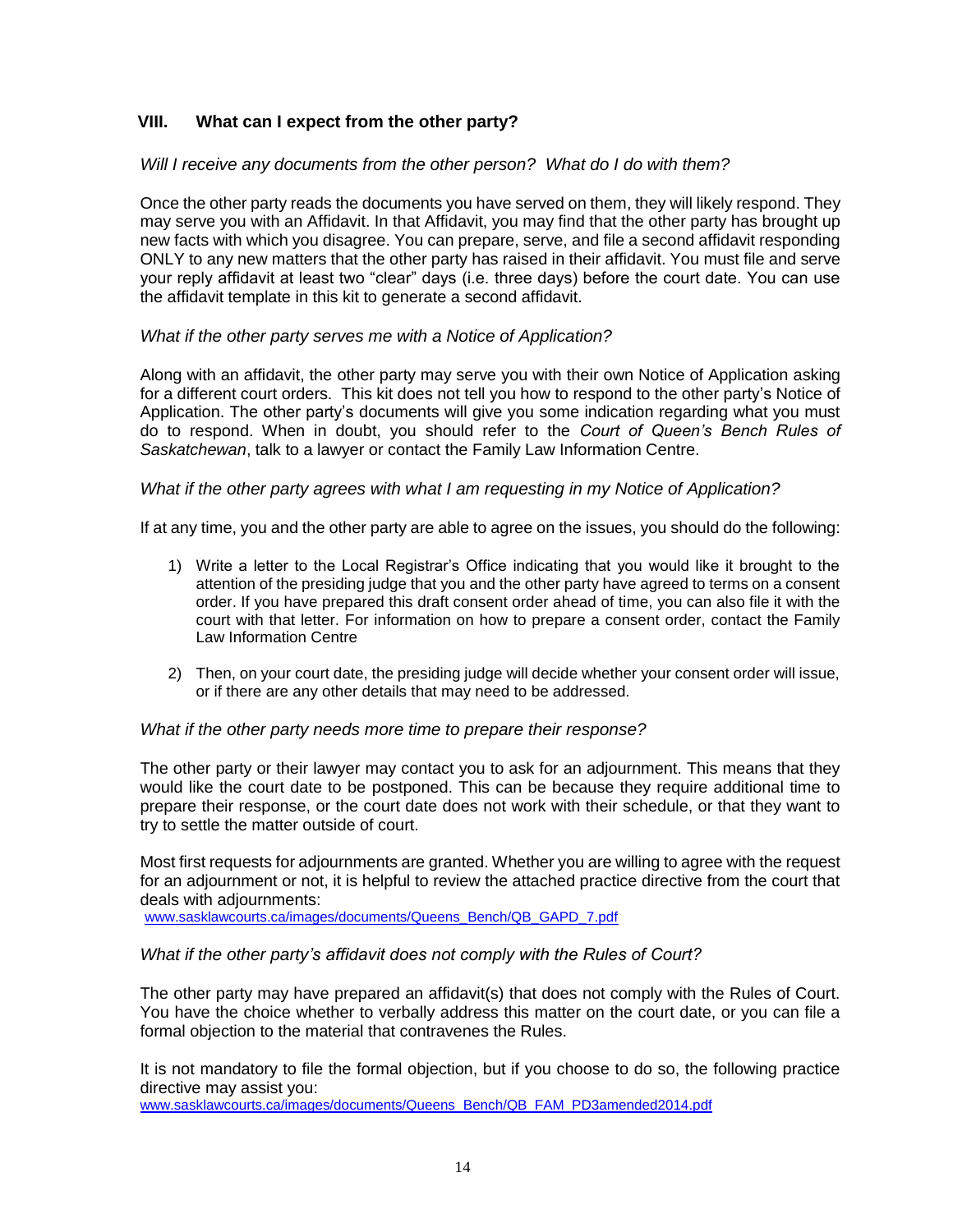## **IX. Do I actually need to go to court?**

#### *What do I do when I get there?*

Due to the COVID-19 pandemic, your court appearance will take place over the telephone. You must be available and near your phone at the time and date your hearing is scheduled, and you must remain available until the court calls you. The amount of time you will wait for a call depends on how many matters the court is hearing that day. It could take several hours.

The court will call you at the telephone number provided when you filed your documents. If you want them to use a different phone number, you should call the Local Registrar's office and let them know as soon as possible.

If you are not available when the court calls, your application is likely to be "struck" or thrown out of court and you will have to do all the work again.

Since you are the Applicant, you will speak first. Tell the judge your name and that you are representing yourself. You should call a male judge "my lord", and a female judge "my lady". Tell the judge in clear and simple words what your Notice of Application is about. Remember, you should have a copy of all of the documents you have filed in court with you.

You can only talk about information already written in your affidavit. You cannot bring up new information unless you are specifically asked to do so by the judge.

You should have prepared what you want to say to the judge in advance. If you have written out what you want to say in point form, you will not forget to say something that you believe is important. If the judge asks you any questions, answer clearly, honestly and as best you can. Do not interrupt the judge when they are talking. Always be polite.

Make careful notes of what the judge says. You may have to prepare a document called an "Order" for the court to sign after your application is over. You should note the judge's response to each thing that you have asked for in your Notice of Application.

After you have presented your case, the other party, or their lawyer, takes their turn. When they are finished, you will be able to reply to any new matters they have raised.

When the other party or their lawyer is speaking, do not interrupt if you disagree with what is said. If you spoke first, you will have a chance to respond afterwards. It is a good idea to write a note about what you disagree with, so that you will remember to speak up when you have a chance to respond.

At the end of the hearing, the judge will either:

- a) adjourn your application;
- b) reserve judgment; or
- c) make an order.

If your hearing is "adjourned" that means it is postponed to a later date. The judge may do this if either party requests one, or if further evidence is required, or in any other circumstances the judge considers appropriate.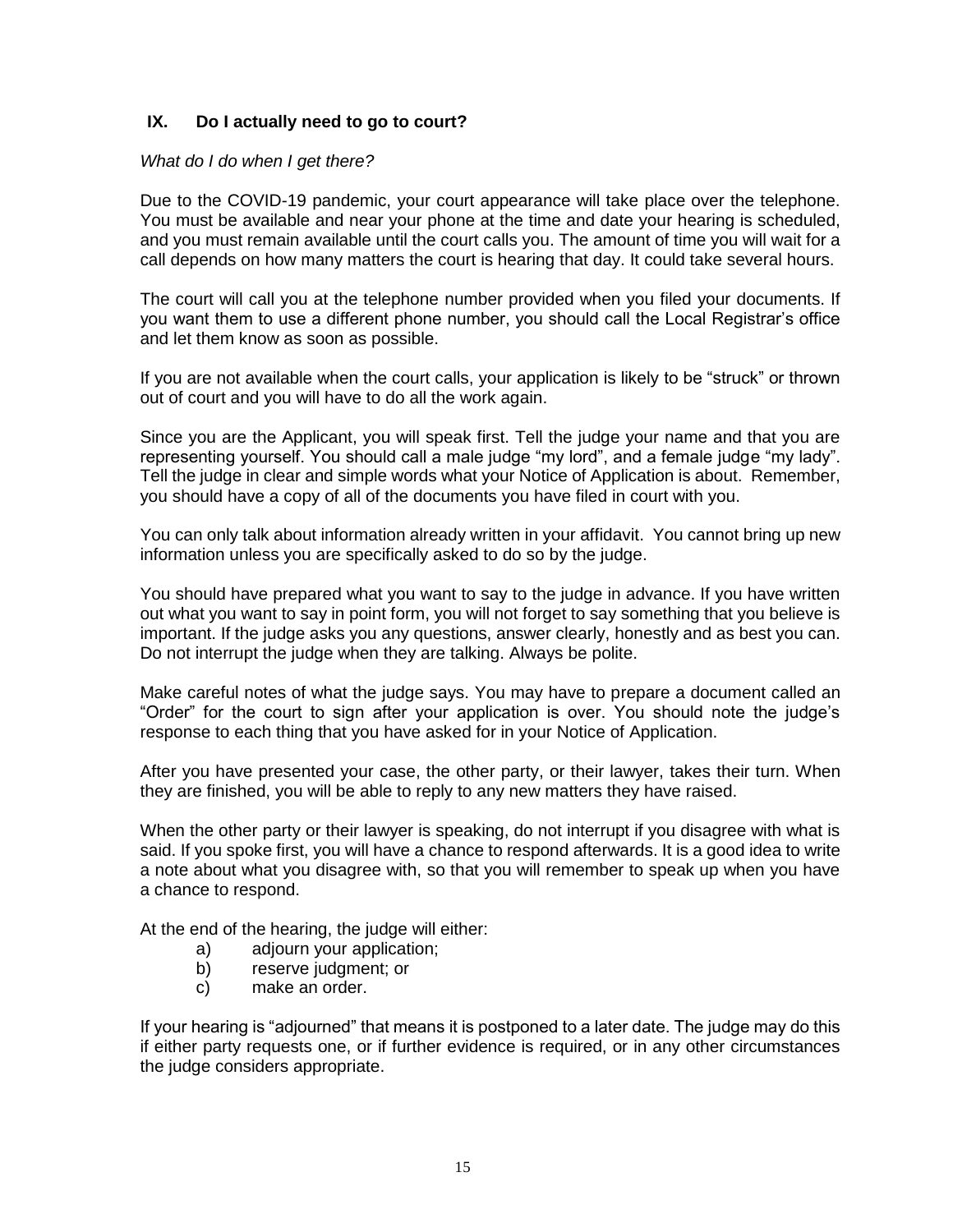If the judge "reserves" judgment, it means that the judge needs more time to think about everyone's evidence. The judge will make a decision at a later date. A judge can take as long as they wish to make the decision. The court staff will contact you when the decision is made. Make sure the court staff knows how to reach you.

The judge may make an order on the spot. Remember, you should make notes on what the judge is saying.

If the judge believes that a decision on any aspect of your application cannot be made on evidence presented, then the judge can order that the matter proceed to a pre-trial conference at a future date. At a pre-trial conference, you and the other party will sit down with a judge to discuss the possibility of reaching a settlement. If you do not reach a settlement at the pretrial conference a trial may be scheduled, though you and the other party are still free to come to an agreement between themselves at any time.

If a pretrial conference or a trial is scheduled, additional resources are available from the Family Law Information Centre.

#### **X. What do I do after I've been to court?**

After you have been to court, you will have to prepare the court's order. It is unlikely that the court will order exactly what you asked for in the Draft Order. You will probably have to make some changes.

After court, contact the Local Registrar's office and ask them to send you a copy of the fiat by mail or email. The fiat is the record of what the judge decided. Contact the Family Law Information Centre at 1-888-218-2822 (extension 2) for an additional self-help kit to help prepare your court order.

After you have prepared the order, make at least three copies. Take all three copies to the court so that they can "issue" the order. You will be charged a \$20 fee to issue the order. The court staff will compare your order with the judge's fiat. If you have made any mistakes, the court staff will ask you to correct them.

Once the order is issued, the court will keep one copy, you should keep one copy for your records and you must give the remaining copy to the other party.

#### **XI. What if I have questions when I am using this kit?**

For any questions, you can contact:

Family Law Information Centre (306) 787-5837 or 1-888-218-2822 (extension 2) [familylaw@gov.sk.ca](mailto:familylaw@gov.sk.ca)

Room 323, 3085 Albert Street Regina, SK S4S 0B1

The staff at the Family Law Information Centre cannot give you legal advice or appear in court for you. *Before you contact them, read this kit carefully from beginning to end.* Remember, neither they nor the court staff can fill out this kit for you.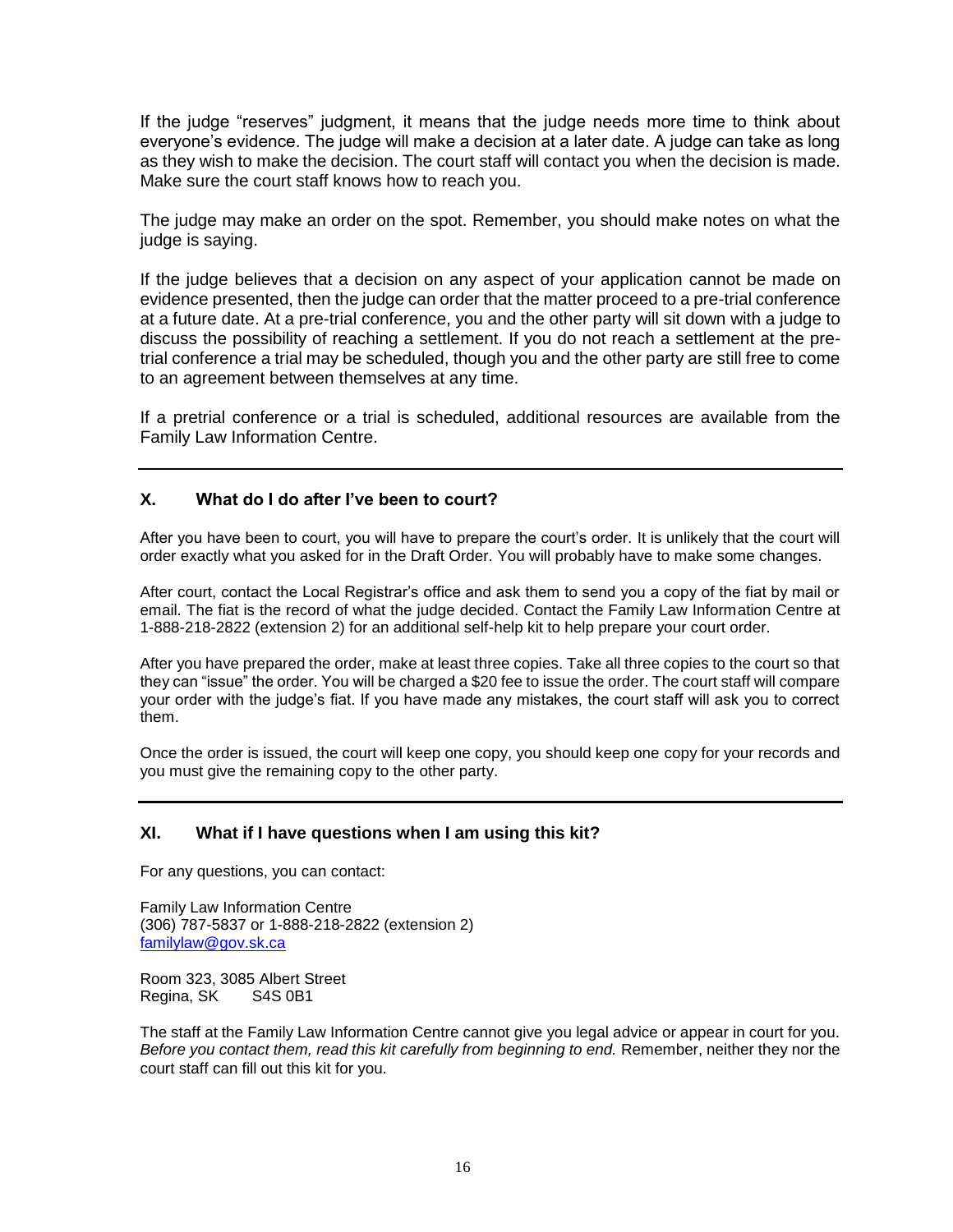## **XII. CHECKLIST**

- ☐ Read through the instructions for this kit
- ☐ If you will be making an application for an interim order involving children, register for the Parenting After Separation and Divorce course (you will have to attend the course before the court date selected in your Notice of Application)
- ☐ Complete these documents:
	- **Notice of Application – Form 15-41**
	- **Affidavit - Form 13-31** (sign in front of Commissioner for Oaths)
	- **Draft order – Form 10-3**
- ☐ Serve one complete set of documents on the other party at least 14 days before court date. If you are applying for child or spousal support, make sure the court date is set for at least 37 days since the Petition was served
- ☐ Document server must sign an **Affidavit of Service** in either **Form 15-8A** or **15-8B** in front of Commissioner for Oaths (unless an **Acknowledgement of Service** has been provided by the other party or their lawyer)
- ☐ File the following documents with the court (\$20 filing fee) at least 7 days before court date along with:
	- **Notice of Application – Form 15-41**
	- **Affidavit - Form 13-31**
	- **Draft order – Form 10-3**
	- **Affidavit of Service** or **Acknowledgement of Service**
	- **Certificate of attendance at Parenting After Separation and Divorce course**
	- **Certificate of Participation in Early Dispute Resolution** (if applicable)
- ☐ If served with an Affidavit from the other party, you may choose to prepare, serve, and file a reply affidavit, at least two "clear" days before court date
- ☐ Prepare serve and file your **Family Chambers Appearance Memo** two business days before your court date.
- ☐ Attend court on your court date
- ☐ Obtain kit from Family Law Information Centre to prepare order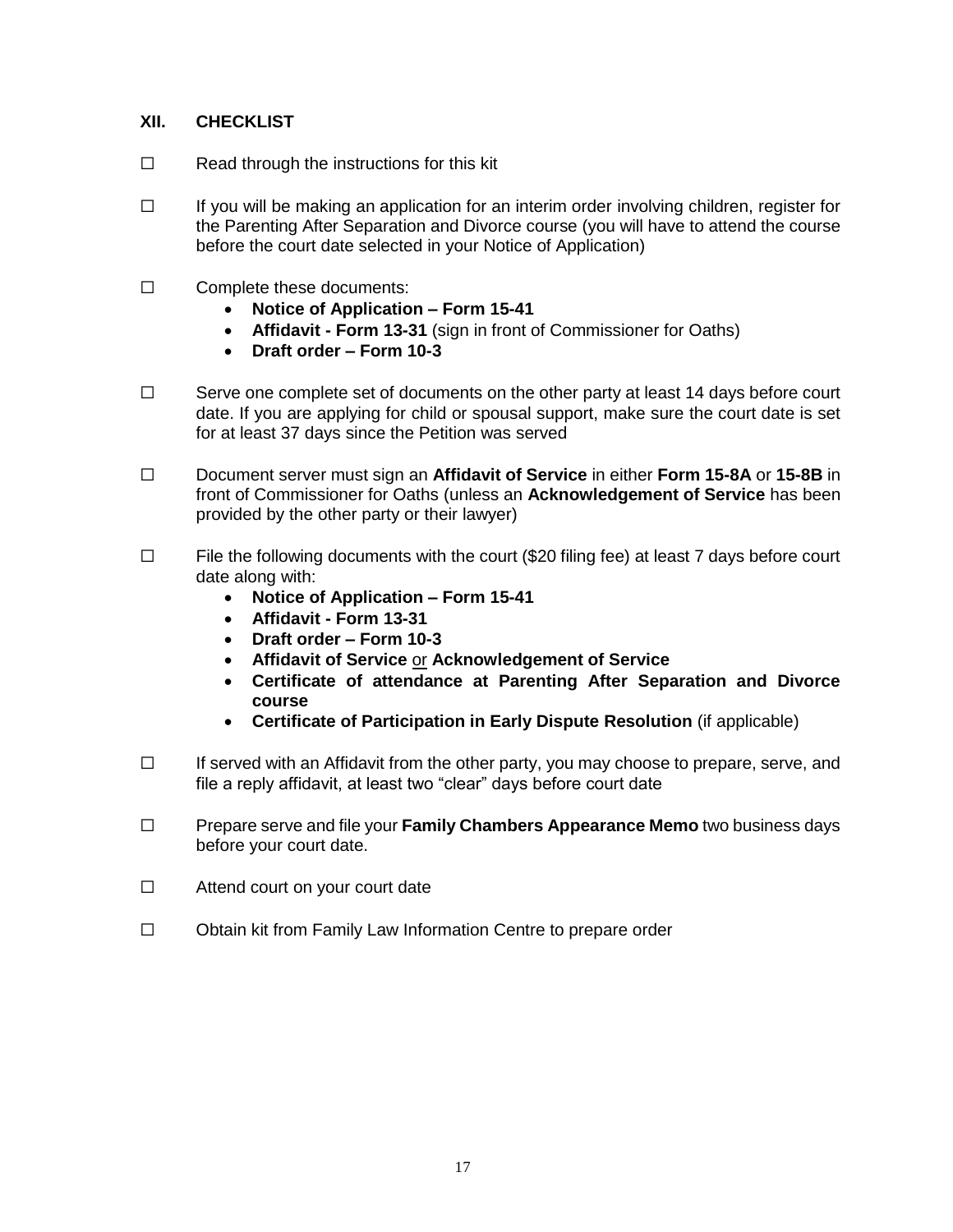#### **XIII. JUDICIAL CENTRES IN SASKATCHEWAN**

[http://www.sasklawcourts.ca/index.php/home/court-of-queen-s-bench/court-locations-and](http://www.sasklawcourts.ca/index.php/home/court-of-queen-s-bench/court-locations-and-sitting-times)[sitting-times](http://www.sasklawcourts.ca/index.php/home/court-of-queen-s-bench/court-locations-and-sitting-times)

**Battleford** Box 340,291-23rd Street West Battleford, Saskatchewan, S0M 0E0

Tel: (306) 446-7675 Fax: (306) 446-7737

**Estevan**  $1016 - 4$ <sup>th</sup> Street Estevan, Saskatchewan, S4A 0W5

Tel: (306) 637-4527 Fax: (306) 637-4536

**Melfort** Box 6500, 409 Main Street Melfort, Saskatchewan, S0E 1A0

Tel: (306) 752-6265 Fax: (306) 752-6264

**Moose Jaw** 64 Ominica Street West Moose Jaw, Saskatchewan, S6H 1W9

Tel: (306) 694-3602 Fax: (306) 694-3056

**Prince Albert** 1800 Central Avenue Prince Albert, Saskatchewan, S6V 4W7

Tel: (306) 953-3200 Fax: (306) 953-3210 **Regina** 2425 Victoria Avenue Regina, Saskatchewan S4P 3V7

Tel: (306) 787-5377 Fax: (306) 787-7217

**Saskatoon** 520 Spadina Crescent East Saskatoon, SK S7K 3G7

Tel: (306) 933-5174 Fax: (306) 975-4818

**Swift Current** 121 Lorne Street West Swift Current, Saskatchewan S9H 0J4

Tel: (306) 778-8400 Fax: (306) 778-8581

**Yorkton** 29 Darlington Street East Yorkton, Saskatchewan S3N 0C2

Tel: (306) 786-1515 Fax: (306) 786-1521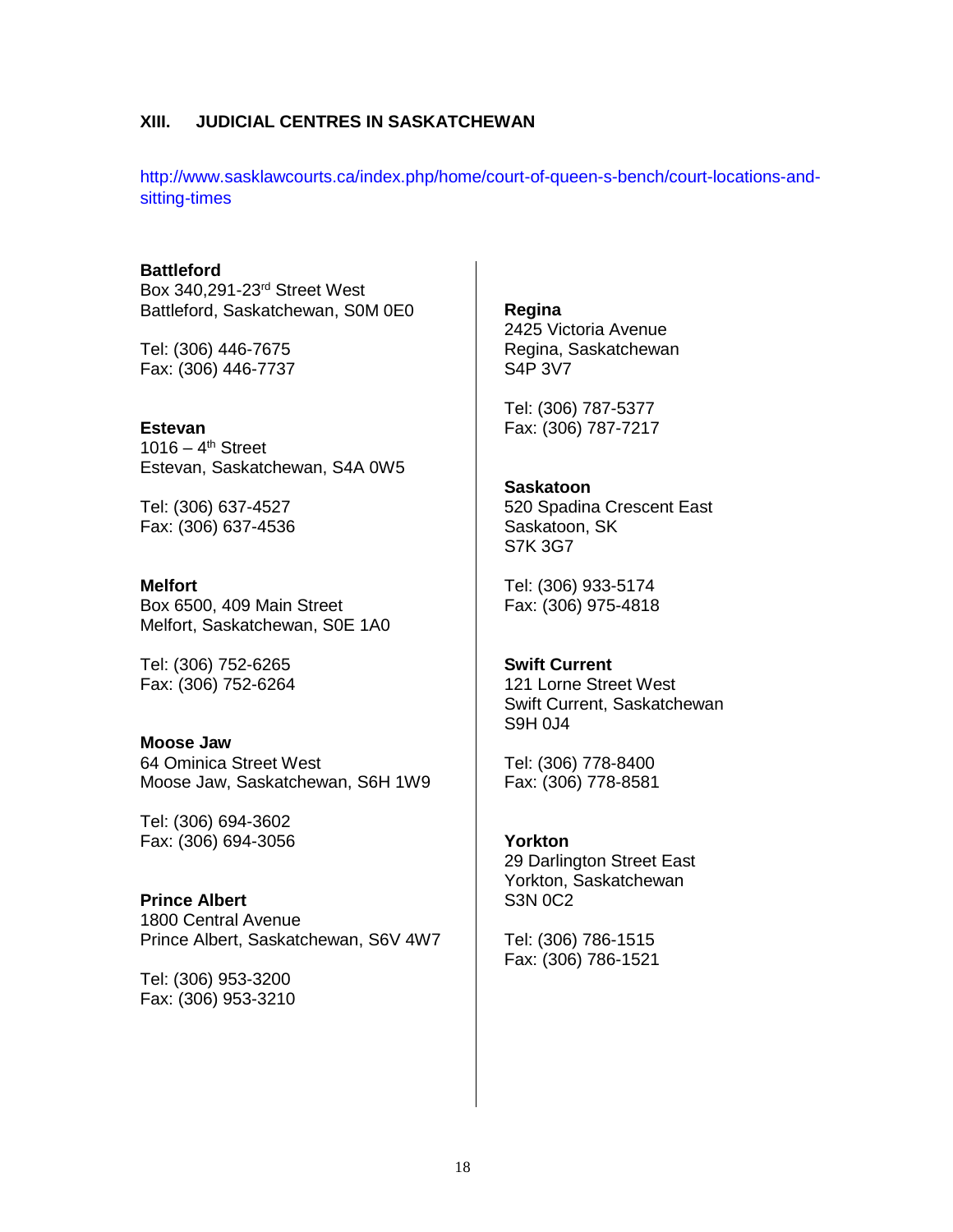|                                                                                                                                          | <b>Form 15-41</b><br>(Rule 15-41(1))                                                                                                                   | Clerk's<br><b>Stamp</b> |  |  |
|------------------------------------------------------------------------------------------------------------------------------------------|--------------------------------------------------------------------------------------------------------------------------------------------------------|-------------------------|--|--|
| <b>COURT FILE NUMBER</b>                                                                                                                 | of 20                                                                                                                                                  |                         |  |  |
| (FAMILY LAW DIVISION)                                                                                                                    | COURT OF QUEEN'S BENCH FOR SASKATCTHEWAN                                                                                                               |                         |  |  |
| <b>JUDICIAL CENTRE</b>                                                                                                                   |                                                                                                                                                        |                         |  |  |
| PETITIONER(S)                                                                                                                            |                                                                                                                                                        |                         |  |  |
| <b>RESPONDENT(S)</b>                                                                                                                     |                                                                                                                                                        |                         |  |  |
| NOTICE OF APPLICATION FOR SUBSTANTIVE INTERIM RELIEF<br>NOTICE TO THE<br>(Respondent or Petitioner) (Respondent or Petitioner)<br>(name) |                                                                                                                                                        |                         |  |  |
| You are the respondent.                                                                                                                  | □ This application is being brought by the petitioner, ________________________.                                                                       |                         |  |  |
| are the petitioner.                                                                                                                      | □ This application is brought by the respondent, ___________________________. You                                                                      |                         |  |  |
| when you must do it.)                                                                                                                    | (Read the Notice at the end of this document to see what else you must do and                                                                          |                         |  |  |
|                                                                                                                                          | You have the right to state your side of this matter before the Court. To do so, you must<br>be in Court when the application is heard as shown below: |                         |  |  |
| Where<br>Date<br>Time                                                                                                                    | <u> 1989 - Johann Barbara, martin amerikan basar dan berasal dalam basa dalam basar dalam basar dalam basar dala</u>                                   |                         |  |  |

Due to the health risks posed by the COVID-19 pandemic, all chambers application will be heard by telephone unless the presiding judge has decided otherwise. To confirm the telephone number where you can be reached on the date of the application, **you must immediately** contact the office of the Local Registrar at \_\_\_\_\_\_\_\_\_\_\_\_\_\_\_\_\_\_\_ and provide your telephone number. You must remain available by telephone at that number on that date until your matter is heard.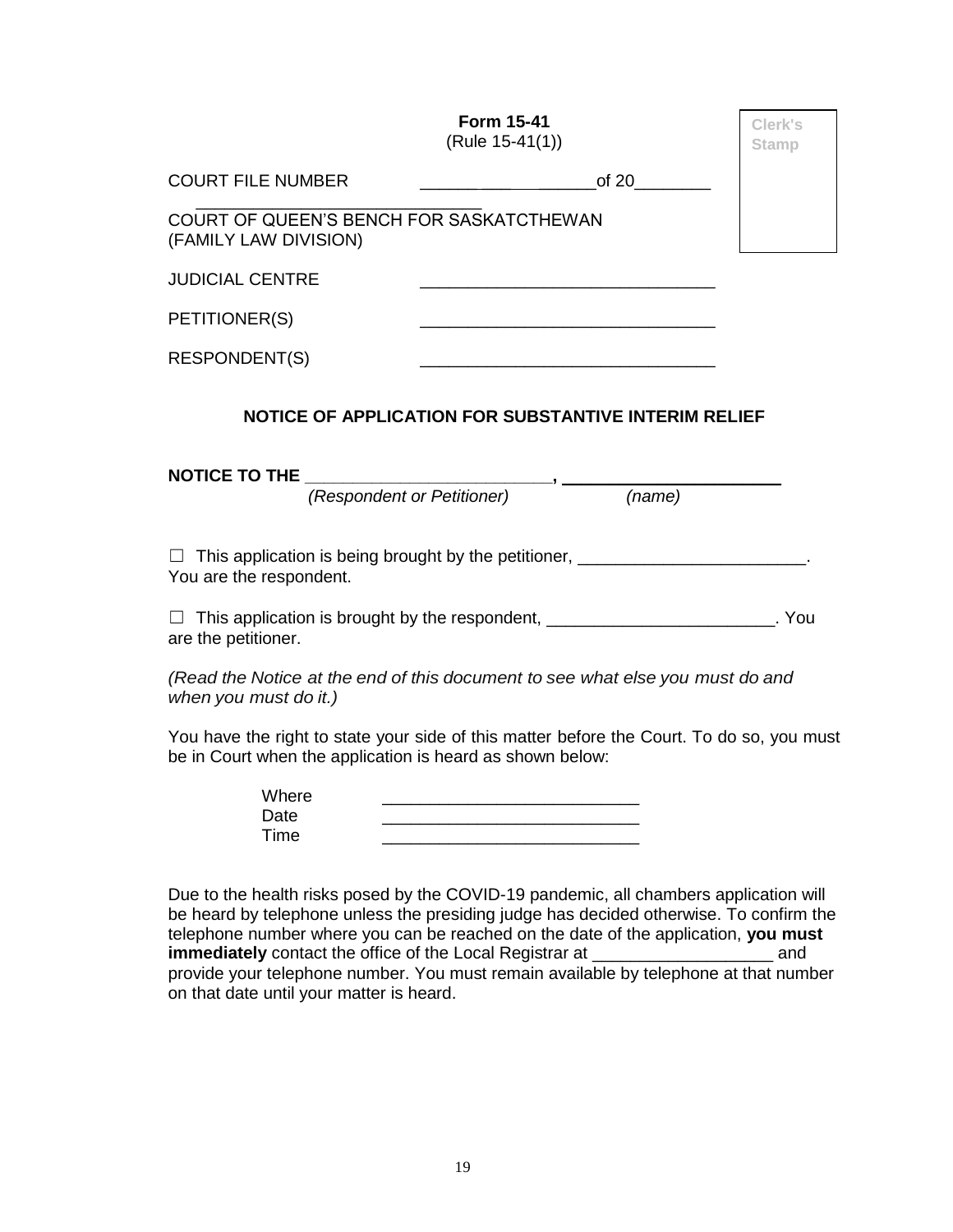1. Precise remedy or relief you are seeking

|    | An order for interim Decision-making Responsibility of the following children on the<br>$\Box$<br>following terms:<br><u> 1989 - Johann Stoff, deutscher Stoff, der Stoff, der Stoff, der Stoff, der Stoff, der Stoff, der Stoff, der S</u> |
|----|---------------------------------------------------------------------------------------------------------------------------------------------------------------------------------------------------------------------------------------------|
|    | An order for interim Parenting Time with the following children on the following terms:<br>$\Box$<br><u> 1980 - Jan James James James James James James James James James James James James James James James James J</u>                   |
|    | An order for interim Child Support payable by the Respondent for the following<br>$\Box$<br>children:<br><u> 1989 - Johann Stoff, deutscher Stoff, der Stoff, der Stoff, der Stoff, der Stoff, der Stoff, der Stoff, der S</u>              |
|    | An order for interim Spousal Support payable by the Respondent.<br>□<br>$\mathsf{L}$                                                                                                                                                        |
|    | An order for costs of this application.<br>□                                                                                                                                                                                                |
| 2. | Grounds for making this application:                                                                                                                                                                                                        |
|    |                                                                                                                                                                                                                                             |
| 3. | Material evidence to be relied on:                                                                                                                                                                                                          |
|    |                                                                                                                                                                                                                                             |
|    | 4. The applicable rules are:                                                                                                                                                                                                                |
|    | Rule 15-41 of the Queen's Bench Rules<br>$\bowtie$<br>$\Box$                                                                                                                                                                                |
| 5. | The applicable Acts and regulations are:                                                                                                                                                                                                    |
|    | Divorce Act (Canada)                                                                                                                                                                                                                        |

- ☐ Parenting order pursuant to section 16.1
- ☐ Spousal Support pursuant to section 15.2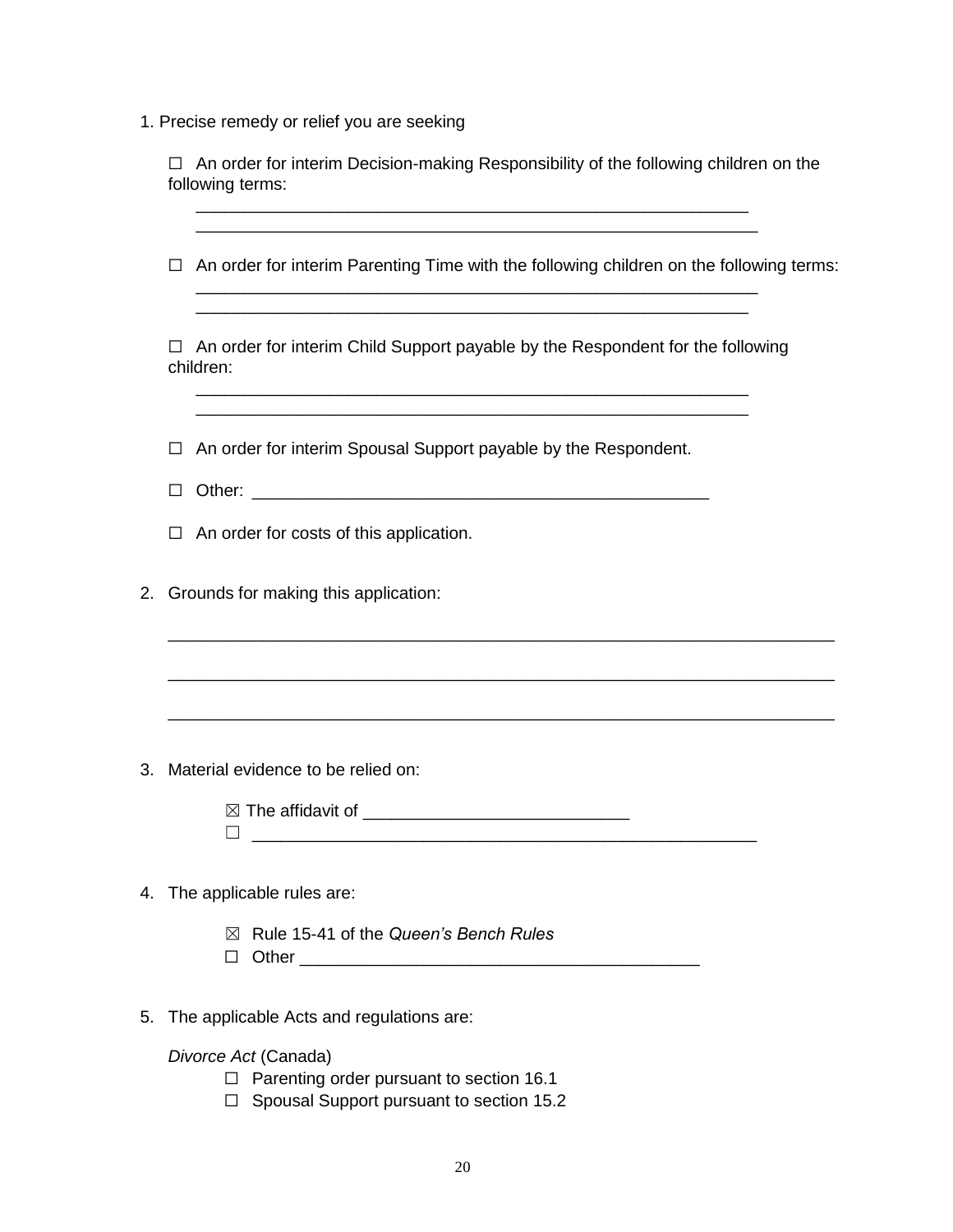$\Box$  Child Support pursuant to section 15.1

#### *The Family Property Act*

- $\Box$  Exclusive possession of family home pursuant to section 5(2)
- □ Other *(specify)*

#### *The Children's Law Act, 2020*

- $\Box$  Parenting order pursuant to section 8
- □ Other *(specify)* \_\_\_

#### *The Family Maintenance Act, 1997*

- $\Box$  Spousal support pursuant to section 5
- $\Box$  Child support pursuant to section 3(3)
- □ Other *(specify)*

Other:

 $\Box$  Exemption from mandatory early dispute resolution pursuant to s.44.01(6) of *The Queen's Bench Act*

 $\Box$  Other:

6. A draft order or judgment setting out the precise relief or remedy sought is attached.

| DATED at | , Saskatchewan, this |
|----------|----------------------|
| day of   |                      |
|          |                      |

*(signature)*

#### **NOTICE**

If you wish to oppose the application, you or your lawyer must prepare an affidavit in response, serve a copy at the address for service given at the end of this document, and file it in the court office, with proof of service, at least 7 days before the date set for hearing the application. You or your lawyer must also come to court for the hearing of the application on the date set.

(*If a support order is sought*) TAKE NOTICE that whether or not you oppose this application, you must serve and file a Financial Statement in Form 15-47 at least 7 days before the date set for hearing the application. You must complete the appropriate schedules on the Financial Statement and attach to it the financial information required by the Federal Support Guidelines. If this application includes a claim for child support, and you do not comply with this notice or the Notice to File a Financial Statement which has also been served on you, THE COURT MAY IMPUTE INCOME TO YOU AND MAY DETERMINE THE AMOUNT OF CHILD SUPPORT PAYABLE ON THE BASIS OF THAT IMPUTED INCOME. If you have been served with an application for child support, please consult the Federal Child Support Guidelines.

AND FURTHER TAKE NOTICE that if you do not appear at the hearing [or fail to provide the required financial information (*if a support order is sought*)] an order may be made in your absence and enforced against you. YOU WILL NOT RECEIVE FURTHER NOTICE OF THIS APPLICATION.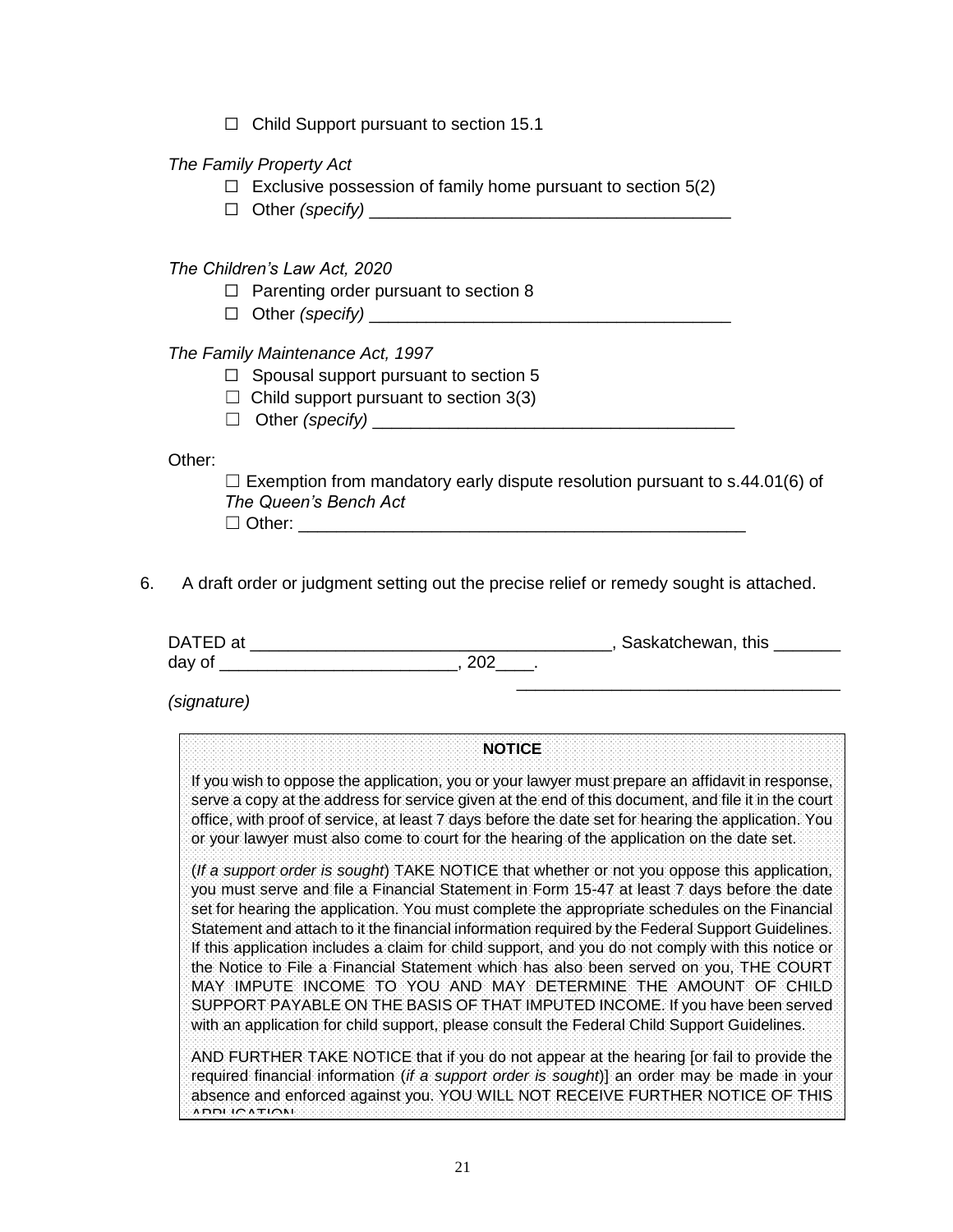# **CONTACT INFORMATION AND ADDRESS FOR SERVICE**

| Name of party:                |                              |
|-------------------------------|------------------------------|
| Address for service:          | (set out the street address) |
| Telephone number:             |                              |
| Fax number (if any): ________ |                              |
| Email address (if any): ____  |                              |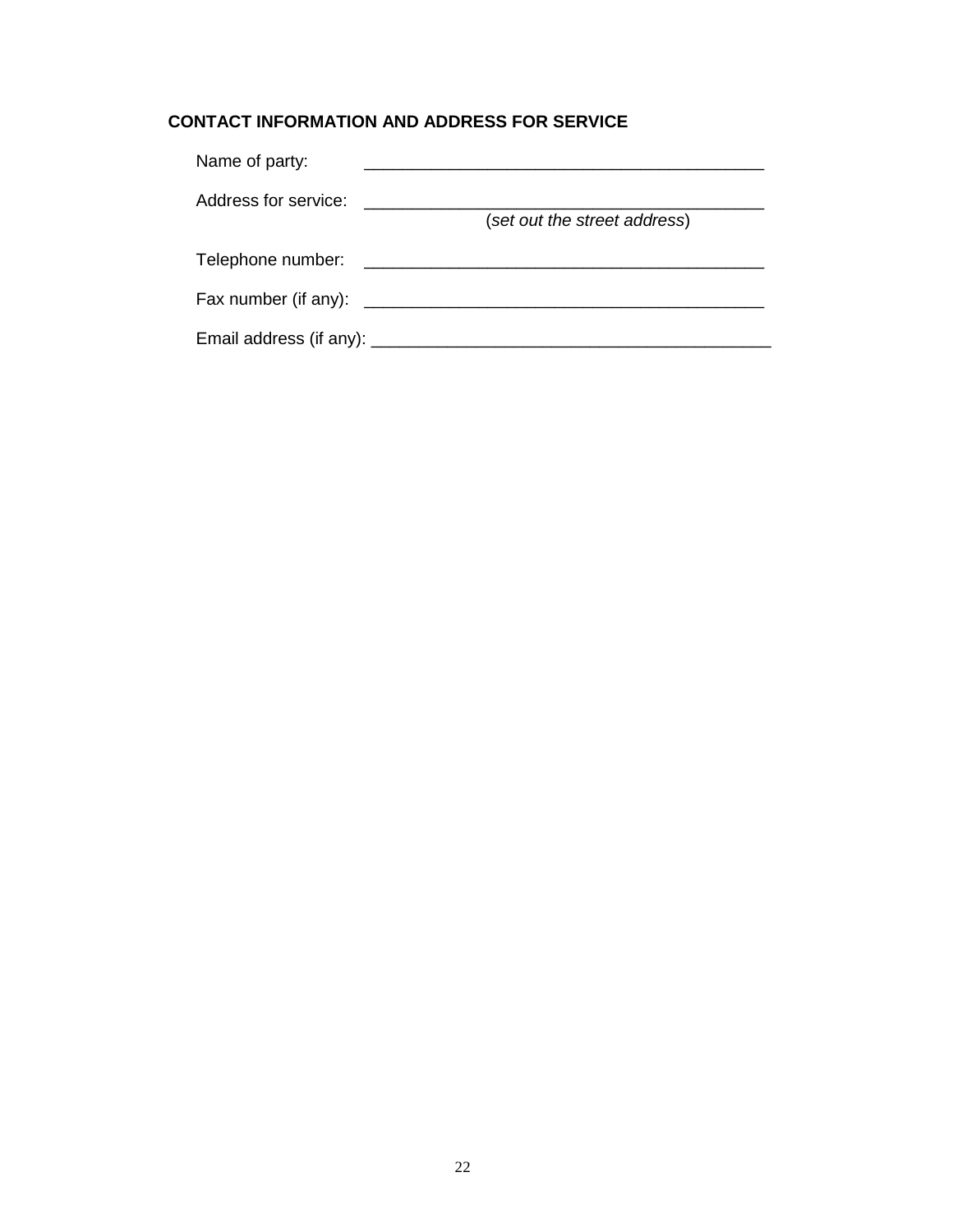| <b>Form 13-31</b>        |                                                                 |                         |  |  |
|--------------------------|-----------------------------------------------------------------|-------------------------|--|--|
| <b>COURT FILE NUMBER</b> | $\overbrace{\hspace{2.5cm}}$ of 20 $\overbrace{\hspace{2.5cm}}$ | Clerk's<br><b>Stamp</b> |  |  |
| (FAMILY LAW DIVISION)    | COURT OF QUEEN'S BENCH FOR SASKATCTHEWAN                        |                         |  |  |
| <b>JUDICIAL CENTRE</b>   |                                                                 |                         |  |  |
| PETITIONER(S)            |                                                                 |                         |  |  |
| RESPONDENT(S)            |                                                                 |                         |  |  |
|                          |                                                                 |                         |  |  |
|                          |                                                                 |                         |  |  |
| (your name)              |                                                                 |                         |  |  |
| (full name)              | -<br>(city, town, village, etc.)                                |                         |  |  |
|                          | Saskatchewan, MAKE OATH AND SAY (or AFFIRM):                    |                         |  |  |

1. I am the applicant and as such have personal knowledge of the facts and matters herein deposed to except where stated to be on information and belief and whereso stated I verily believe the same to be true.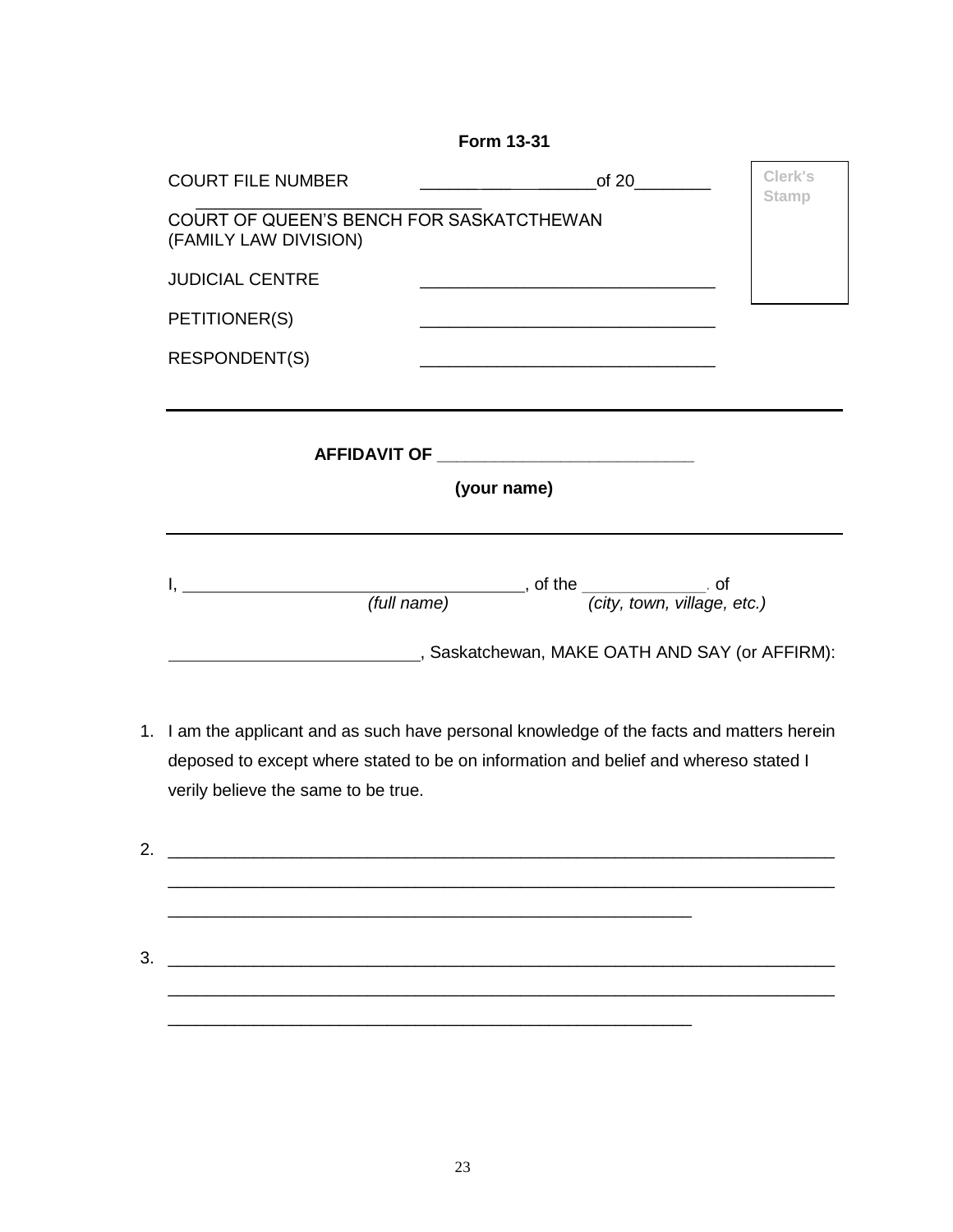| 4. | <u> 2000 - Jan James James Jan James James James James James James James James James James James James James Jam</u>  |  |
|----|-----------------------------------------------------------------------------------------------------------------------|--|
|    |                                                                                                                       |  |
|    |                                                                                                                       |  |
|    |                                                                                                                       |  |
|    |                                                                                                                       |  |
|    | $5.$ $\overline{\phantom{a}}$                                                                                         |  |
|    |                                                                                                                       |  |
|    | <u> 1989 - Johann Harry Harry Harry Harry Harry Harry Harry Harry Harry Harry Harry Harry Harry Harry Harry Harry</u> |  |
|    |                                                                                                                       |  |
|    | $6.$ $\overline{\phantom{a}}$                                                                                         |  |
|    |                                                                                                                       |  |
|    |                                                                                                                       |  |
|    |                                                                                                                       |  |
|    |                                                                                                                       |  |
|    |                                                                                                                       |  |
|    |                                                                                                                       |  |
|    |                                                                                                                       |  |
|    | $8.$ $\overline{\phantom{1.55\,\mathrm{m}}\phantom{1}}$                                                               |  |
|    |                                                                                                                       |  |
|    |                                                                                                                       |  |
|    |                                                                                                                       |  |
|    |                                                                                                                       |  |
|    |                                                                                                                       |  |
|    |                                                                                                                       |  |
|    |                                                                                                                       |  |
|    |                                                                                                                       |  |
|    |                                                                                                                       |  |
|    |                                                                                                                       |  |
|    |                                                                                                                       |  |
|    |                                                                                                                       |  |
|    |                                                                                                                       |  |
|    |                                                                                                                       |  |
|    |                                                                                                                       |  |
|    |                                                                                                                       |  |
|    |                                                                                                                       |  |
|    |                                                                                                                       |  |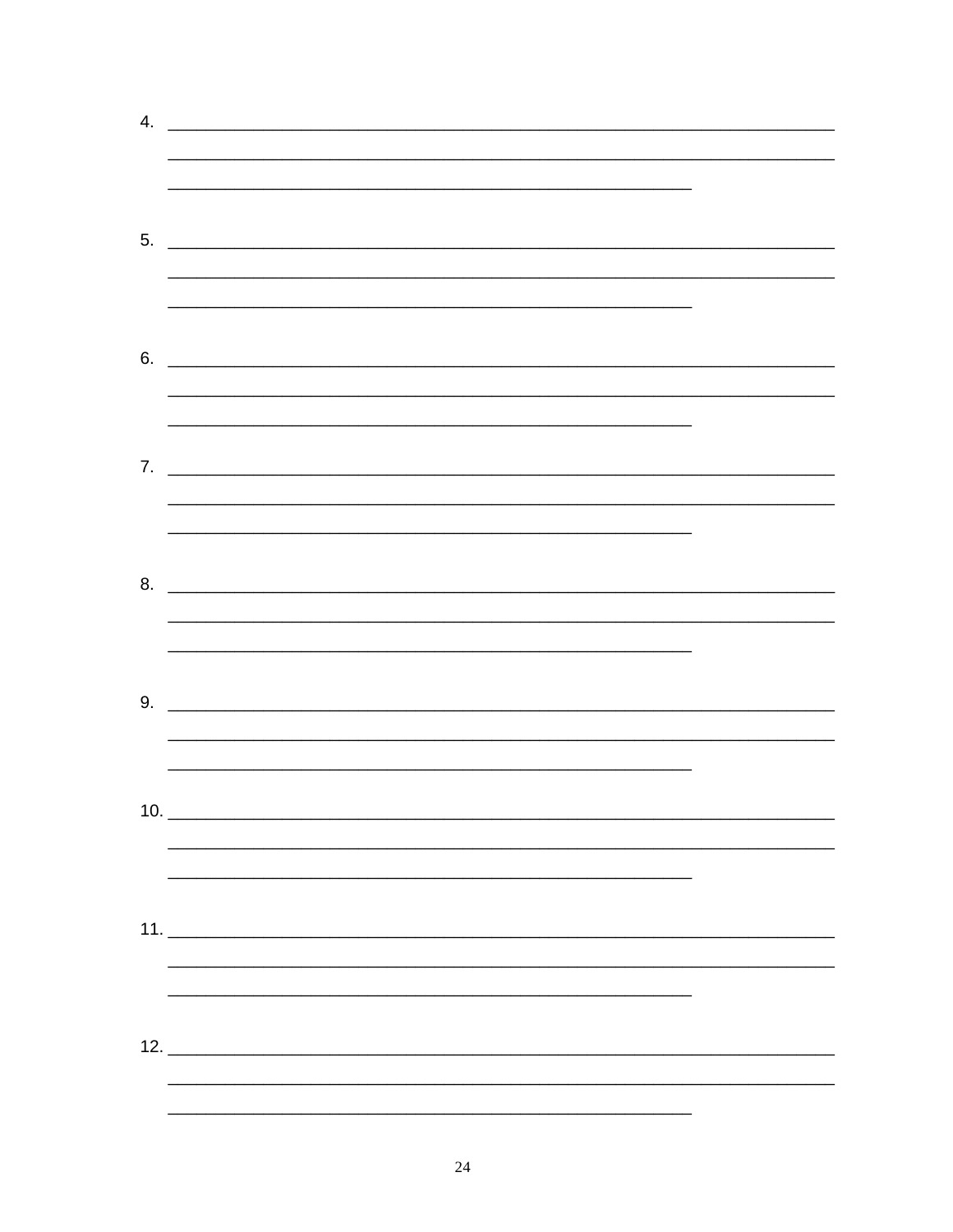| $\begin{array}{c}\n 13. \quad \textcolor{red}{\overline{\qquad \qquad }} \textcolor{red}{\overline{\qquad \qquad }} \textcolor{red}{\overline{\qquad \qquad }} \textcolor{red}{\overline{\qquad \qquad }} \textcolor{red}{\overline{\qquad \qquad }} \textcolor{red}{\overline{\qquad \qquad }} \textcolor{red}{\overline{\qquad \qquad }} \textcolor{red}{\overline{\qquad \qquad }} \textcolor{red}{\overline{\qquad \qquad }} \textcolor{red}{\overline{\qquad \qquad }} \textcolor{red}{\overline{\qquad \qquad }} \textcolor{red}{\overline{\qquad \qquad }} \textcolor{red}{\overline{\qquad \q$ |  |
|--------------------------------------------------------------------------------------------------------------------------------------------------------------------------------------------------------------------------------------------------------------------------------------------------------------------------------------------------------------------------------------------------------------------------------------------------------------------------------------------------------------------------------------------------------------------------------------------------------|--|
| ,我们也不能在这里的人,我们也不能在这里的人,我们也不能在这里的人,我们也不能在这里的人,我们也不能在这里的人,我们也不能在这里的人,我们也不能在这里的人,我们                                                                                                                                                                                                                                                                                                                                                                                                                                                                                                                       |  |
|                                                                                                                                                                                                                                                                                                                                                                                                                                                                                                                                                                                                        |  |
|                                                                                                                                                                                                                                                                                                                                                                                                                                                                                                                                                                                                        |  |
|                                                                                                                                                                                                                                                                                                                                                                                                                                                                                                                                                                                                        |  |
|                                                                                                                                                                                                                                                                                                                                                                                                                                                                                                                                                                                                        |  |
|                                                                                                                                                                                                                                                                                                                                                                                                                                                                                                                                                                                                        |  |
|                                                                                                                                                                                                                                                                                                                                                                                                                                                                                                                                                                                                        |  |
|                                                                                                                                                                                                                                                                                                                                                                                                                                                                                                                                                                                                        |  |
|                                                                                                                                                                                                                                                                                                                                                                                                                                                                                                                                                                                                        |  |
| <u> 1989 - Johann Barn, amerikan bahasa di sebagai bagian dan berasal dalam bagian dalam bagian dalam bagian dala</u>                                                                                                                                                                                                                                                                                                                                                                                                                                                                                  |  |
|                                                                                                                                                                                                                                                                                                                                                                                                                                                                                                                                                                                                        |  |
|                                                                                                                                                                                                                                                                                                                                                                                                                                                                                                                                                                                                        |  |
|                                                                                                                                                                                                                                                                                                                                                                                                                                                                                                                                                                                                        |  |
|                                                                                                                                                                                                                                                                                                                                                                                                                                                                                                                                                                                                        |  |
|                                                                                                                                                                                                                                                                                                                                                                                                                                                                                                                                                                                                        |  |
| <u> 1989 - Jan James James Barnett, amerikan berlindar (h. 1989).</u>                                                                                                                                                                                                                                                                                                                                                                                                                                                                                                                                  |  |
|                                                                                                                                                                                                                                                                                                                                                                                                                                                                                                                                                                                                        |  |
|                                                                                                                                                                                                                                                                                                                                                                                                                                                                                                                                                                                                        |  |
|                                                                                                                                                                                                                                                                                                                                                                                                                                                                                                                                                                                                        |  |
|                                                                                                                                                                                                                                                                                                                                                                                                                                                                                                                                                                                                        |  |
|                                                                                                                                                                                                                                                                                                                                                                                                                                                                                                                                                                                                        |  |
|                                                                                                                                                                                                                                                                                                                                                                                                                                                                                                                                                                                                        |  |
|                                                                                                                                                                                                                                                                                                                                                                                                                                                                                                                                                                                                        |  |
|                                                                                                                                                                                                                                                                                                                                                                                                                                                                                                                                                                                                        |  |
|                                                                                                                                                                                                                                                                                                                                                                                                                                                                                                                                                                                                        |  |
|                                                                                                                                                                                                                                                                                                                                                                                                                                                                                                                                                                                                        |  |
|                                                                                                                                                                                                                                                                                                                                                                                                                                                                                                                                                                                                        |  |
| $19. \_$                                                                                                                                                                                                                                                                                                                                                                                                                                                                                                                                                                                               |  |
|                                                                                                                                                                                                                                                                                                                                                                                                                                                                                                                                                                                                        |  |
|                                                                                                                                                                                                                                                                                                                                                                                                                                                                                                                                                                                                        |  |

(You should continue to write as many paragraphs as you need to in order to tell your<br>story to the judge. You can use additional paper. Do not forget to number your paragraphs.<br>Include all of the facts that you believe are important as "exhibits".)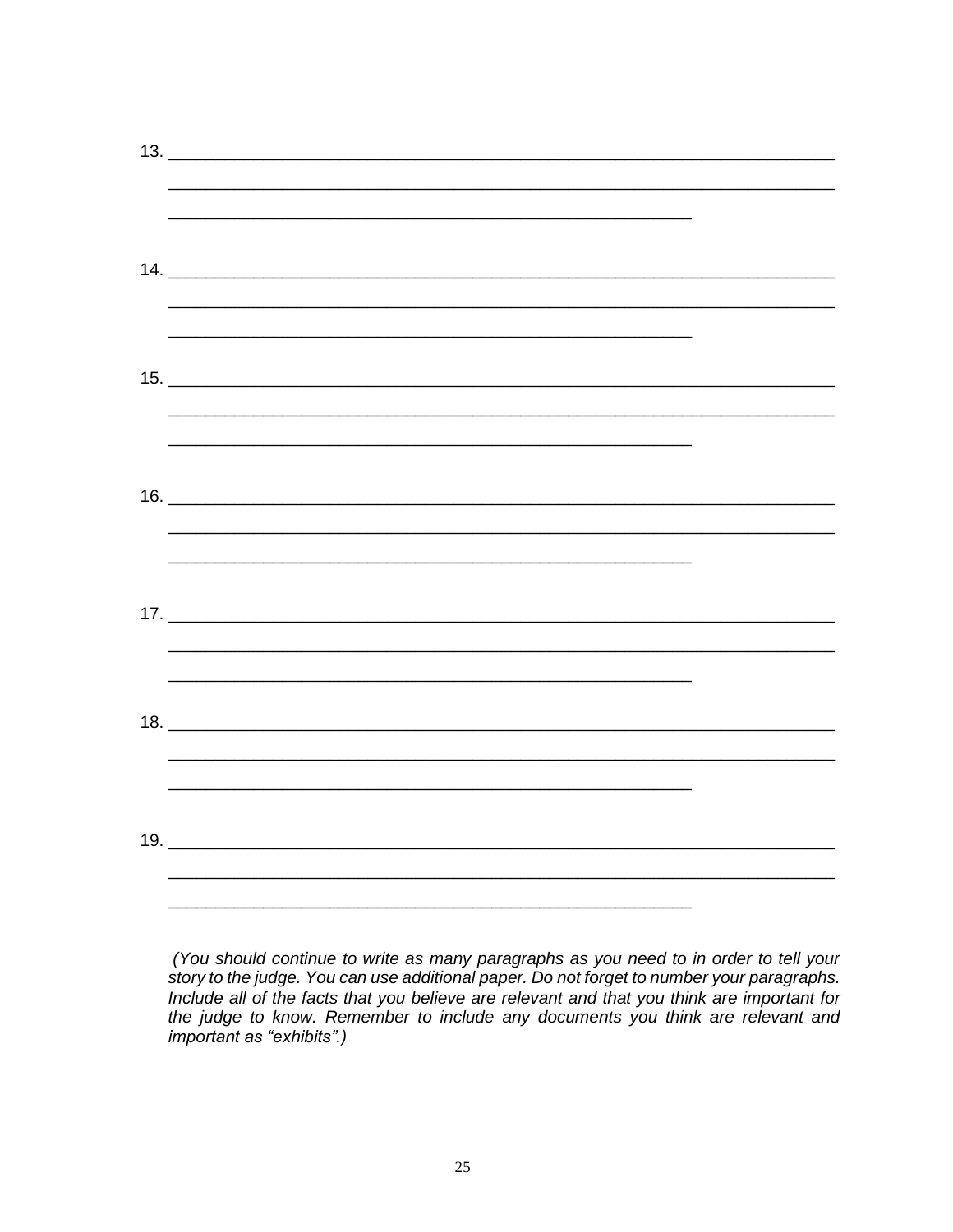20. \_\_\_\_\_\_\_\_\_\_\_\_\_\_\_\_\_\_\_\_\_\_\_\_\_\_\_\_\_\_\_\_\_\_\_\_\_\_\_\_\_\_\_\_\_\_\_\_\_\_\_\_\_\_\_\_\_\_\_\_\_\_\_\_\_\_\_\_\_\_

I make this affidavit in support of my Application.

\_\_\_\_\_\_\_\_\_\_\_\_\_\_\_\_\_\_\_\_\_\_\_\_\_\_\_\_\_\_\_\_\_\_\_\_\_\_\_\_\_\_\_\_\_\_\_\_\_\_\_\_\_\_\_\_\_\_\_\_\_\_\_\_\_\_\_\_\_\_

\_\_\_\_\_\_\_\_\_\_\_\_\_\_\_\_\_\_\_\_\_\_\_\_\_\_\_\_\_\_\_\_\_\_\_\_\_\_\_\_\_\_\_\_\_\_\_\_\_\_

| SWORN (OR AFFIRMED) BEFORE ME                                                                                                   |                                                            |
|---------------------------------------------------------------------------------------------------------------------------------|------------------------------------------------------------|
| Saskatchewan,<br>at, and the state of the state of the state of the state of the state of the state of the state of the state o |                                                            |
| this<br>_day of _                                                                                                               |                                                            |
| 20                                                                                                                              | (signature)                                                |
| <b>Commissioner for Oaths</b><br>for Saskatchewan                                                                               | (MUST BE WITNESSED BY<br><b>COMMISSIONER FOR</b><br>OATHS) |

\_\_\_\_\_\_\_\_\_\_\_\_\_\_\_\_\_\_\_\_\_\_\_\_\_\_\_\_\_\_\_\_\_\_\_\_\_\_\_\_\_\_\_\_\_\_\_\_\_\_\_\_\_\_\_\_\_\_\_\_\_\_\_\_\_\_\_\_\_\_

## **CONTACT INFORMATION AND ADDRESS FOR SERVICE**

**Address for service and contact information of party filing this document**:

Name of party:

Address for service: *(set out the street address)*

Telephone number:

Fax number *(if any)*:

E-mail address *(if any)*: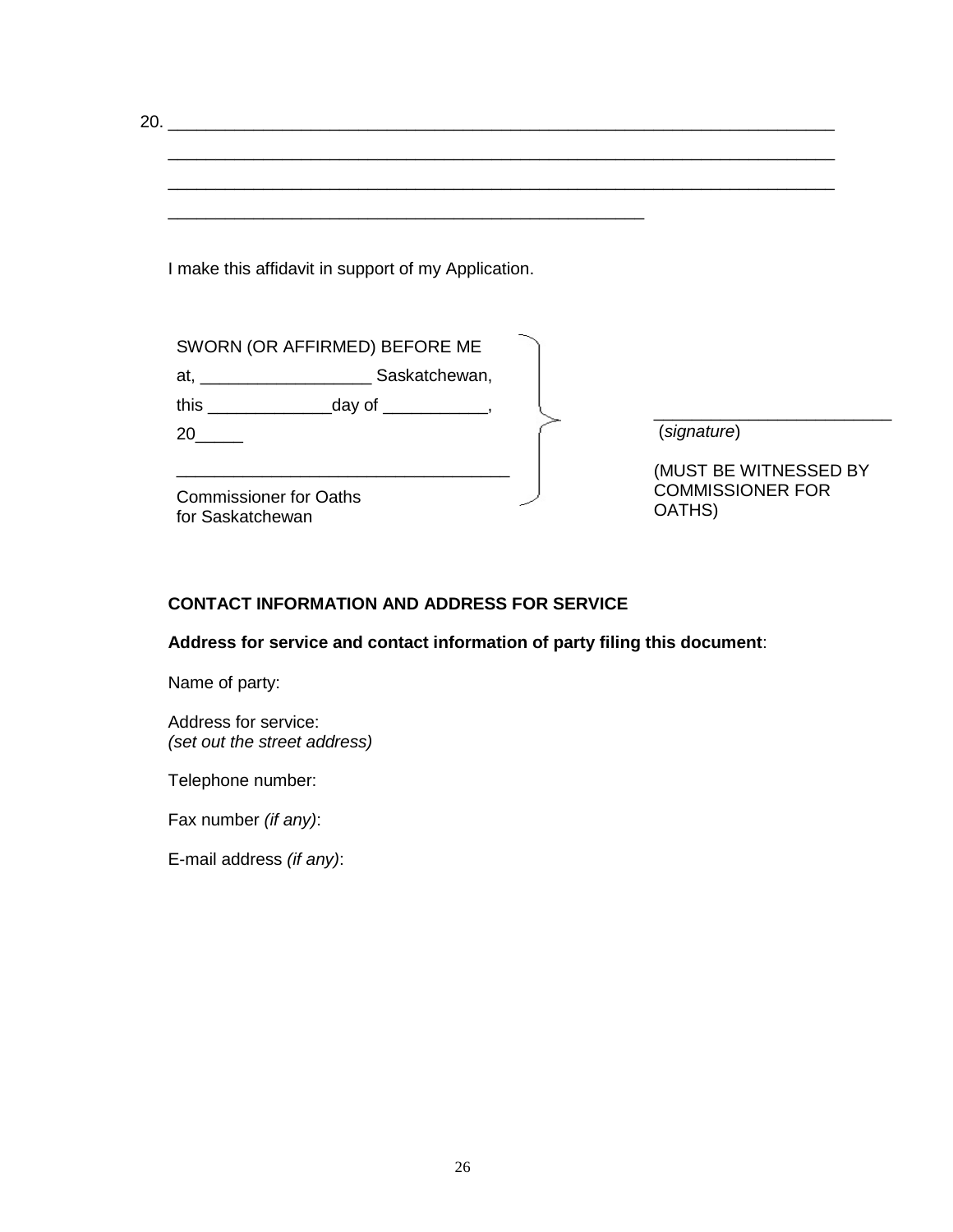**Form 10-3**

| <b>COURT FILE NUMBER</b>                                                                     |       | $\overline{\phantom{a}}$ of 20 $\overline{\phantom{a}}$                                                              |        |  |  |  |
|----------------------------------------------------------------------------------------------|-------|----------------------------------------------------------------------------------------------------------------------|--------|--|--|--|
| Clerk's<br>COURT OF QUEEN'S BENCH FOR SASKATCTHEWAN<br><b>Stamp</b><br>(FAMILY LAW DIVISION) |       |                                                                                                                      |        |  |  |  |
| <b>JUDICIAL CENTRE</b>                                                                       |       | <u> 2000 - Jan James James Jan James James James James James James James James James James James James James Jam</u> |        |  |  |  |
| PETITIONER(S)                                                                                |       |                                                                                                                      |        |  |  |  |
| RESPONDENT(S)                                                                                |       |                                                                                                                      |        |  |  |  |
|                                                                                              |       | <b>ORDER</b>                                                                                                         |        |  |  |  |
|                                                                                              |       |                                                                                                                      |        |  |  |  |
|                                                                                              |       | (name of judge)                                                                                                      |        |  |  |  |
|                                                                                              |       | (month)                                                                                                              | (year) |  |  |  |
|                                                                                              | (day) |                                                                                                                      |        |  |  |  |
|                                                                                              |       |                                                                                                                      |        |  |  |  |
|                                                                                              |       | (person who applied for order)                                                                                       |        |  |  |  |
|                                                                                              |       |                                                                                                                      |        |  |  |  |
| and on reading the material filed:                                                           |       | (list each party who appeared in court)                                                                              |        |  |  |  |
|                                                                                              |       |                                                                                                                      |        |  |  |  |
|                                                                                              |       | The Court orders: (here state the terms of the order made).                                                          |        |  |  |  |
|                                                                                              |       |                                                                                                                      |        |  |  |  |
|                                                                                              |       |                                                                                                                      |        |  |  |  |
|                                                                                              |       |                                                                                                                      |        |  |  |  |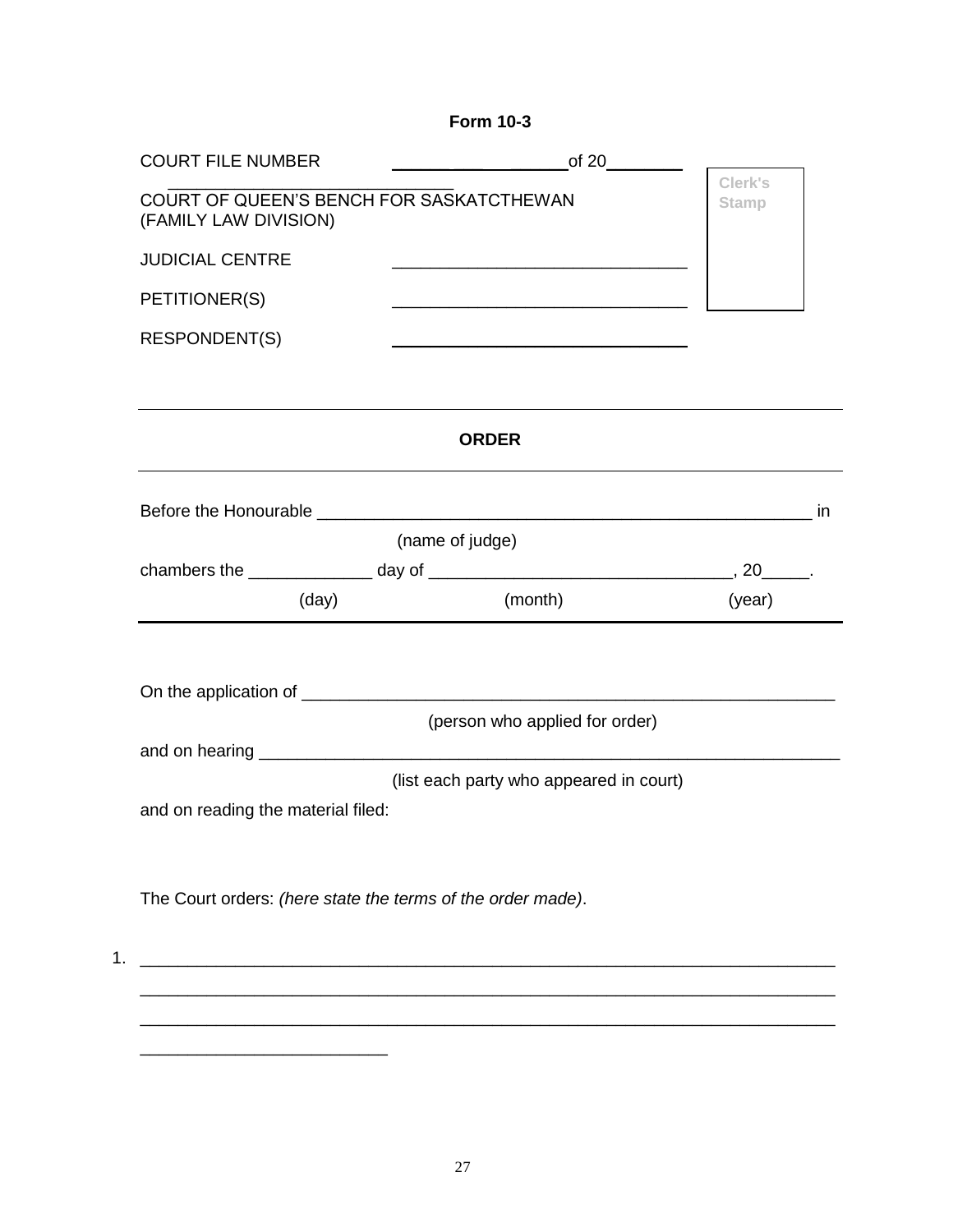|                                                                |                                                     | ,我们也不能在这里的人,我们也不能在这里的人,我们也不能在这里的人,我们也不能在这里的人,我们也不能在这里的人,我们也不能在这里的人,我们也不能在这里的人,我们也                               |  |
|----------------------------------------------------------------|-----------------------------------------------------|-----------------------------------------------------------------------------------------------------------------|--|
| <u> 1989 - Johann Barbara, margaret eta idazlea (h. 1989).</u> |                                                     |                                                                                                                 |  |
|                                                                |                                                     |                                                                                                                 |  |
|                                                                |                                                     | ISSUED at the City of _______________, in the Province of Saskatchewan, this ______                             |  |
| day of _______________, 20____.                                |                                                     |                                                                                                                 |  |
|                                                                |                                                     |                                                                                                                 |  |
|                                                                |                                                     |                                                                                                                 |  |
|                                                                |                                                     |                                                                                                                 |  |
|                                                                |                                                     |                                                                                                                 |  |
| Deputy/ Local Registrar                                        |                                                     |                                                                                                                 |  |
|                                                                |                                                     | Pursuant to Queen's Bench Rule 10-4(2)(b)(i), I approve the wording of this order prepared by                   |  |
|                                                                |                                                     | LASSED AND ASSEMBLE ASSESSMENT AND A LASSED AND A LASSED AND A LASSED AND A LASSED AND A LASSED AND A LASSED AN |  |
| this $\_\_\_$ day of $\_\_\_\_\_$ , 20 $\_\_\_\$ .             |                                                     |                                                                                                                 |  |
|                                                                |                                                     |                                                                                                                 |  |
|                                                                |                                                     |                                                                                                                 |  |
|                                                                |                                                     |                                                                                                                 |  |
|                                                                | Signature                                           |                                                                                                                 |  |
|                                                                |                                                     |                                                                                                                 |  |
|                                                                |                                                     |                                                                                                                 |  |
|                                                                | <b>CONTACT INFORMATION AND ADDRESS FOR SERVICE:</b> |                                                                                                                 |  |
|                                                                |                                                     |                                                                                                                 |  |
|                                                                |                                                     |                                                                                                                 |  |
| Name of party:<br>Address for service:                         |                                                     |                                                                                                                 |  |
| Telephone number:                                              |                                                     |                                                                                                                 |  |

Fax number:

E-mail address: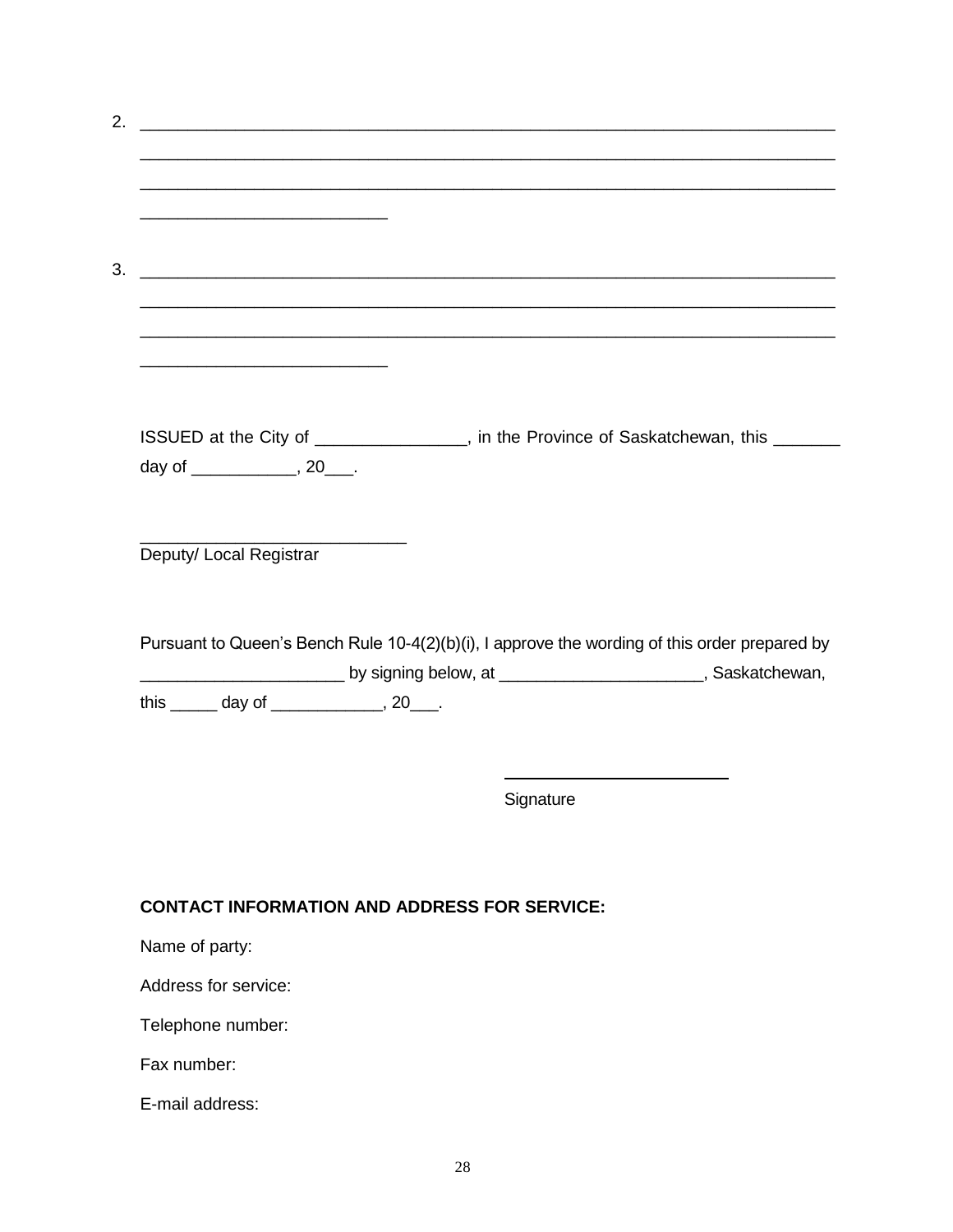**Form 15-8A** (Subrule 15-8) COURT FILE NUMBER of 20 \_\_\_\_\_\_\_\_\_\_\_\_\_\_\_\_\_\_\_\_\_\_\_\_\_\_\_\_\_\_ COURT OF QUEEN'S BENCH FOR SASKATCTHEWAN (FAMILY LAW DIVISION) **JUDICIAL CENTRE** PETITIONER(S) \_\_\_\_\_\_\_\_\_\_\_\_\_\_\_\_\_\_\_\_\_\_\_\_\_\_\_\_\_\_\_ RESPONDENT(S) **AFFIDAVIT OF PERSONAL SERVICE** I, \_\_\_\_\_\_\_\_\_\_\_\_\_\_\_\_\_\_\_\_\_\_\_\_\_\_\_\_\_, of \_\_\_\_\_\_\_\_\_\_\_\_\_\_\_\_\_\_\_\_\_\_\_\_\_\_\_\_\_\_ Make Oath and Say (or AFFIRM): **1** On \_\_\_\_\_\_\_\_\_\_\_\_\_\_\_\_\_\_\_\_\_\_\_\_\_\_\_\_\_\_\_\_\_\_\_, at \_\_\_\_\_\_\_\_\_\_\_\_, I personally served the *(date) (month) (year) (time)* respondent (petitioner) \_\_\_\_\_\_\_\_\_\_\_\_\_\_\_\_\_\_\_\_\_\_\_\_\_\_\_\_\_\_\_\_\_\_\_\_\_\_\_\_\_\_\_\_\_\_\_\_\_\_\_\_\_\_,  *(name of party served)* with a true copy of \_\_\_\_\_\_\_\_\_\_\_\_\_\_\_\_\_\_\_\_\_\_\_\_\_\_\_\_\_\_\_\_\_\_\_\_\_\_\_\_\_\_\_\_\_\_\_\_\_\_\_\_\_\_,  *(name of document)* an original being part of the Court file, by leaving a true copy with them at \_\_\_\_\_\_\_\_\_\_\_\_\_\_\_\_\_\_\_\_ \_\_\_\_\_\_\_\_\_\_\_\_\_\_\_\_\_\_\_\_\_\_\_\_\_\_\_\_\_\_\_\_\_\_\_\_\_\_\_\_\_\_\_\_\_\_\_\_\_\_\_\_\_\_\_\_\_\_\_\_\_\_\_\_\_\_\_\_\_\_\_\_\_. *(full address where respondent was served)* **2** My means of knowledge as to the identity of the respondent are as follows: (a) (b) **3** The postal address of the respondent is \_\_\_\_\_\_\_\_\_\_\_\_\_\_\_\_\_\_\_\_\_\_\_\_\_\_\_\_\_\_\_\_\_\_\_\_\_\_\_\_\_\_\_\_\_. **4** The basis of my information and belief as to the postal address of the respondent is: \_\_\_\_\_\_\_\_\_\_\_\_\_\_\_\_\_\_\_\_\_\_\_\_\_\_\_\_\_\_\_\_\_\_\_\_\_\_\_\_\_\_\_\_\_\_\_\_\_\_\_\_\_\_\_\_\_\_\_\_\_\_\_\_\_\_\_\_\_\_\_\_\_  $\mathcal{L}$  . **5** To effect service I necessarily travelled \_\_\_\_\_\_\_\_\_\_\_\_\_\_\_\_\_\_\_\_\_\_\_\_\_ kilometres.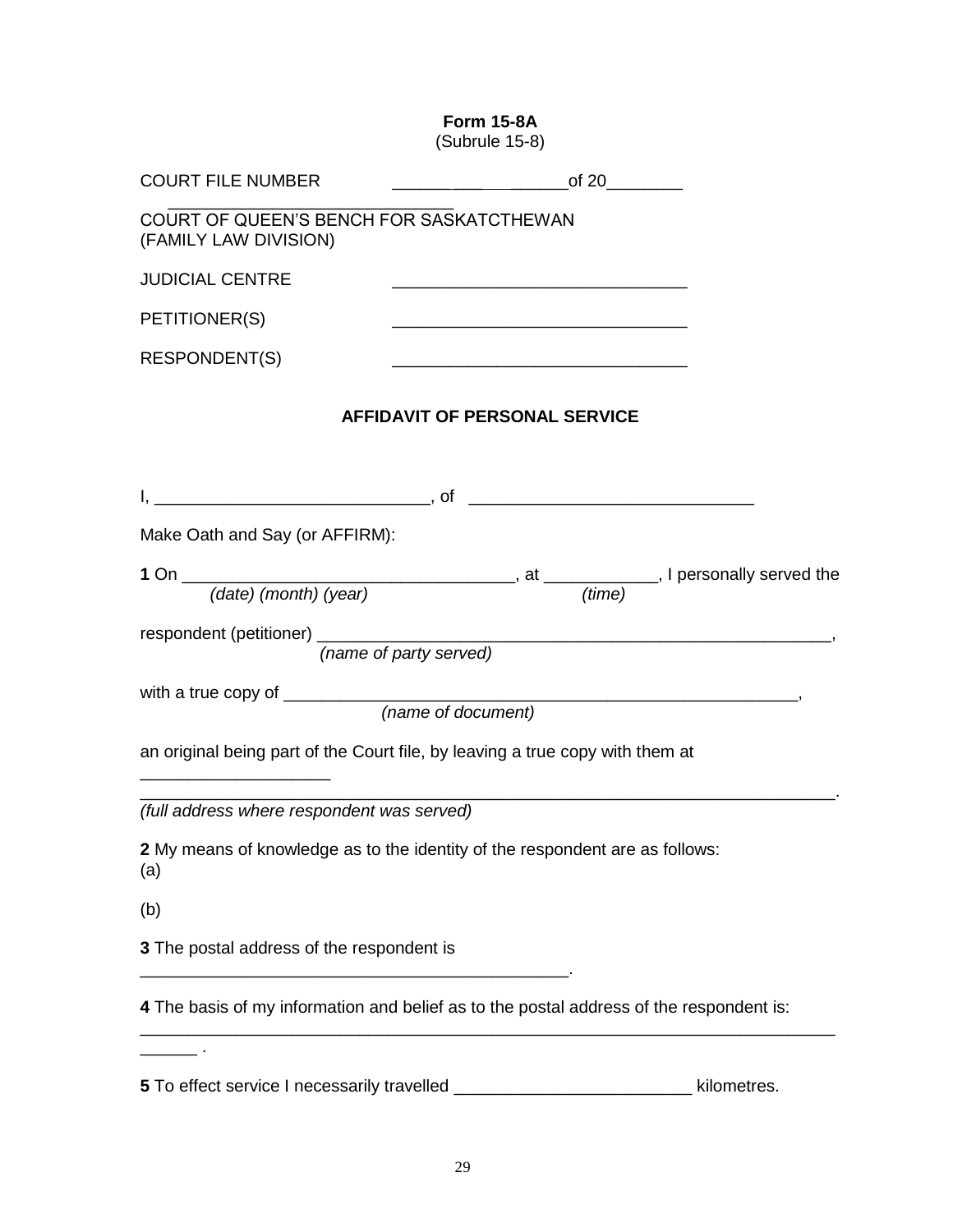# SWORN (OR AFFIRMED) BEFORE ME

\_\_\_\_\_\_\_\_\_\_\_\_\_\_\_\_\_\_\_\_\_\_\_\_\_\_\_\_\_\_\_\_\_

at, \_\_\_\_\_\_\_\_\_\_\_\_\_\_\_\_\_\_\_\_\_\_\_ , Saskatchewan, this  $\frac{1}{\sqrt{2\pi}}$  day of  $\frac{1}{\sqrt{2\pi}}$ ,

2\_\_\_\_\_\_\_\_\_\_\_\_ .

 $\overline{\phantom{a}}$ 

 $\overline{\phantom{a}}$ (*signature*)

\_\_\_\_\_\_\_\_\_\_\_\_\_\_\_\_\_\_\_\_\_\_\_\_

Commissioner for Oaths for Saskatchewan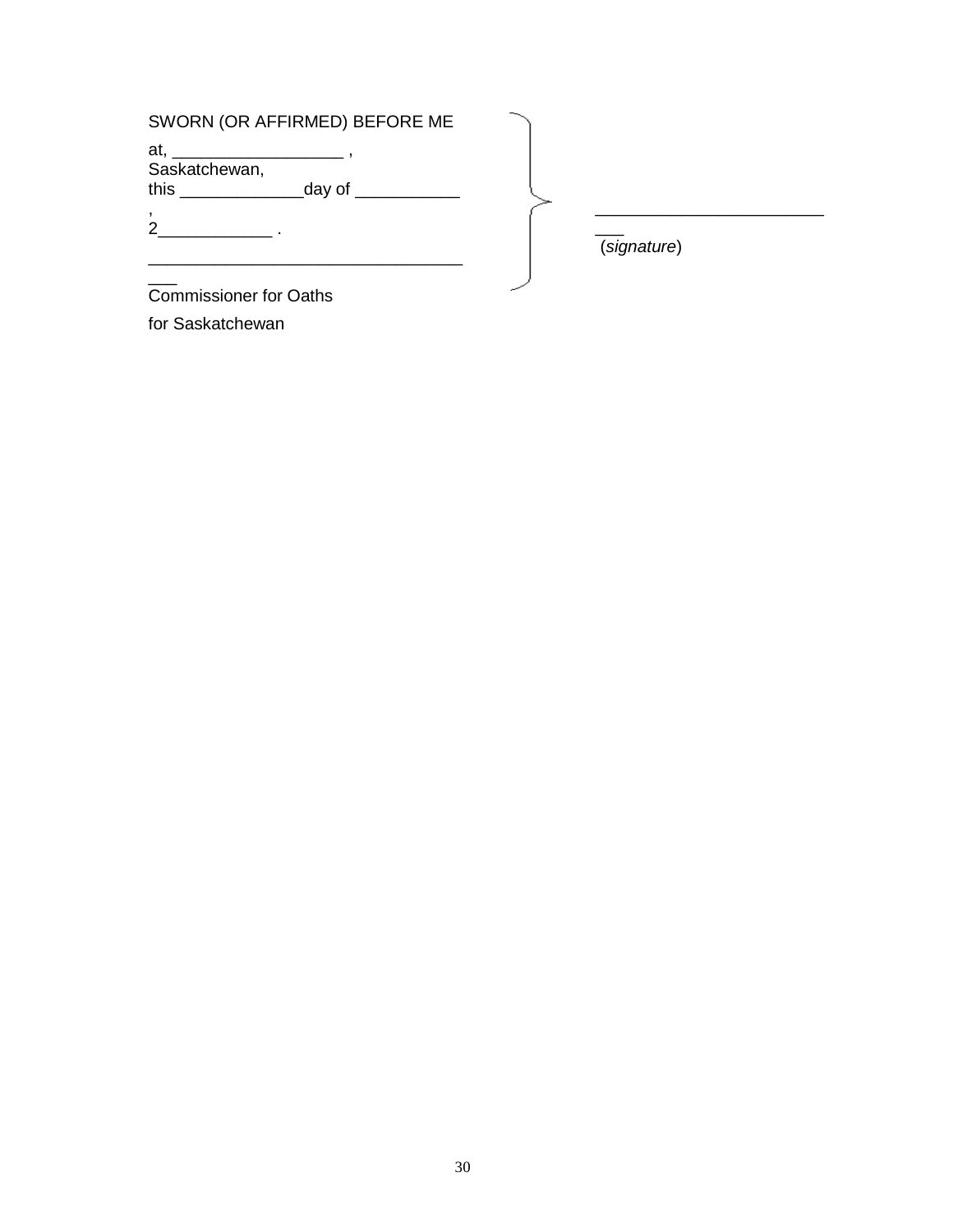**Form 15-8B** (Subrule 15-8)

| <b>COURT FILE NUMBER</b>                                          | of 20                                                                                                               |
|-------------------------------------------------------------------|---------------------------------------------------------------------------------------------------------------------|
| COURT OF QUEEN'S BENCH FOR SASKATCTHEWAN<br>(FAMILY LAW DIVISION) |                                                                                                                     |
| <b>JUDICIAL CENTRE</b>                                            |                                                                                                                     |
| PETITIONER(S)                                                     |                                                                                                                     |
| <b>RESPONDENT(S)</b>                                              | <u> 1980 - Johann Barbara, martxa alemaniar argumento este alemaniar alemaniar alemaniar alemaniar alemaniar al</u> |
|                                                                   | AFFIDAVIT OF SERVICE BY ALTERNATE MODE                                                                              |
|                                                                   |                                                                                                                     |
| Make Oath and Say (or AFFIRM):                                    |                                                                                                                     |
| Service by leaving at the address for service                     |                                                                                                                     |
|                                                                   |                                                                                                                     |
|                                                                   |                                                                                                                     |
|                                                                   | ( <i>if lawyer add:</i> the lawyer for the $\frac{1}{(identity\ part y)}$                                           |
|                                                                   |                                                                                                                     |
| with the $\frac{1}{2}$                                            | (identify document served by name and date) (identify document served by name and date)                             |
|                                                                   |                                                                                                                     |
|                                                                   | <b>or</b>                                                                                                           |
|                                                                   | an original or true copy of which was filed in court on _________________________                                   |
|                                                                   | (date)                                                                                                              |
| (select the appropriate clause)                                   |                                                                                                                     |
| by leaving a copy with _____________<br>□                         | (name of party or lawyer served)                                                                                    |
|                                                                   |                                                                                                                     |
|                                                                   | (address)                                                                                                           |
|                                                                   |                                                                                                                     |
| by leaving a copy with an adult person _____________<br>$\Box$    | (insert name if known)                                                                                              |
|                                                                   |                                                                                                                     |
|                                                                   | $\overline{(address)}$                                                                                              |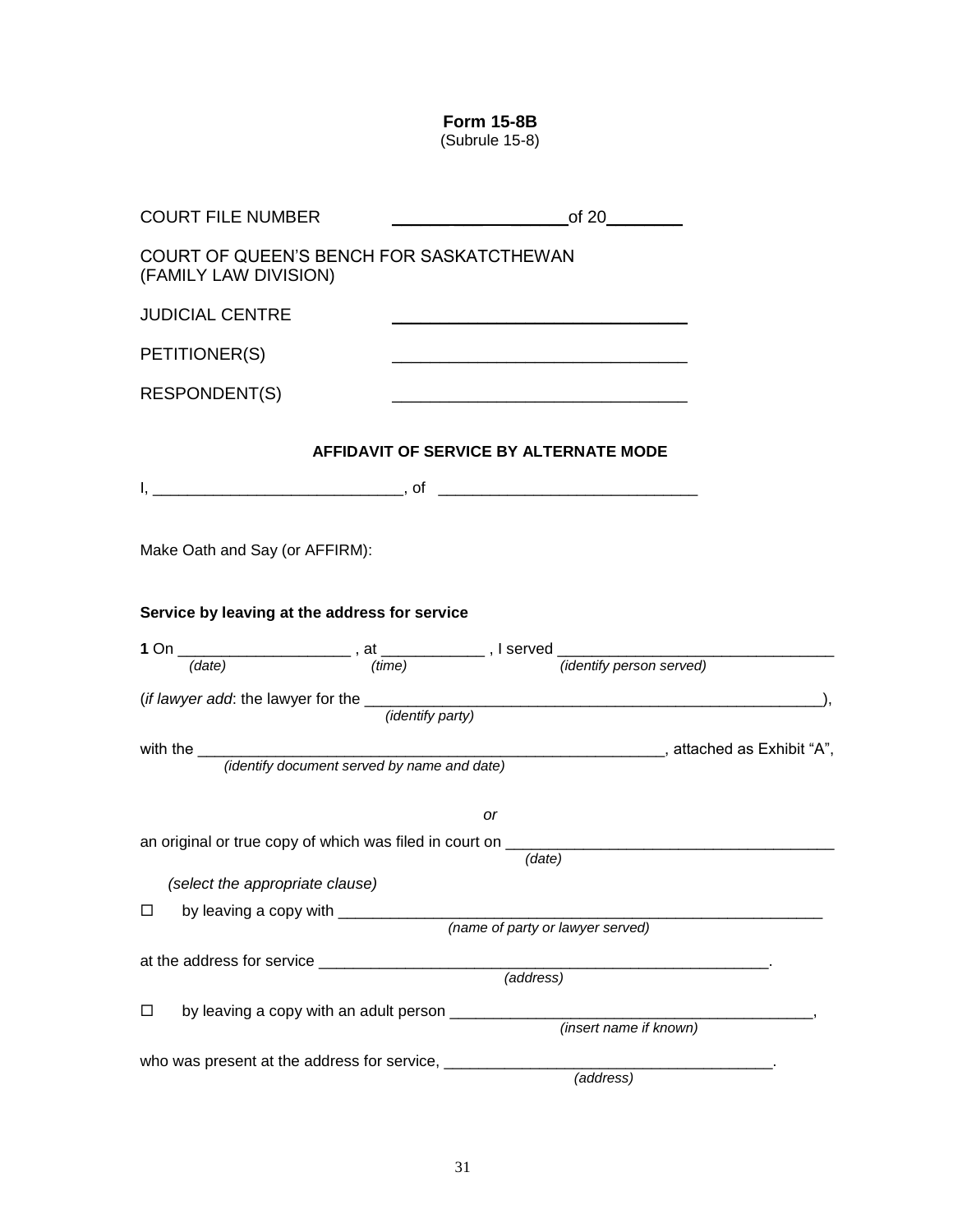(*Add: 2*. I ascertained that the person was an adult person who was an employee [*or* agent or representative or household member] of \_\_\_\_\_\_\_\_\_\_\_\_\_\_\_\_\_\_\_\_\_\_\_\_\_\_\_\_\_\_\_\_\_\_\_\_\_\_\_\_\_. *(identify person served)* by [*insert the grounds for believing that the person documents were left with appeared to be an adult person who was an employee, agent, representative or household member of the person to be served*]:  $\Box$  (*if lawyer served*) by leaving a copy with \_\_\_\_\_\_\_\_\_\_\_\_\_\_\_\_\_\_\_\_\_\_\_\_\_\_\_\_\_\_\_\_\_\_\_\_\_\_\_\_ , *(name of employee)* an employee in the lawyer's office, at \_\_\_\_\_\_\_\_\_\_\_\_\_\_\_\_\_\_\_\_\_\_\_\_\_\_\_\_\_\_\_\_\_\_\_\_\_\_\_\_\_\_\_. *(address)* by leaving a copy in a mail receptacle at the address for service, \_\_\_\_\_\_\_\_\_\_\_\_\_\_\_\_\_\_\_\_\_\_ \_\_\_\_\_\_\_\_\_\_\_\_\_\_\_\_\_\_\_\_\_\_\_\_\_\_\_\_\_\_\_\_\_\_\_\_\_\_\_\_\_\_\_\_\_\_\_\_\_\_\_\_\_\_\_\_\_\_\_\_\_\_\_\_\_\_\_\_\_\_\_\_\_\_ *(address)* no adult person being present at that address to receive the document (*if a business address, continue:*  during regular office hours). If applicable add: **2** Before serving the documents in this way, I made an unsuccessful attempt to serve \_\_\_\_\_\_\_\_\_\_\_\_\_\_\_\_\_\_\_\_\_\_\_\_\_\_\_\_\_\_\_\_\_\_\_\_\_\_\_\_.at the same address on \_\_\_\_\_\_\_\_\_\_\_\_\_\_\_\_\_\_\_.  *(identify person) (date)* by sending a copy with \_\_\_\_\_\_\_\_\_\_\_\_\_\_\_\_\_\_\_\_\_\_\_\_\_\_\_\_\_\_\_\_\_\_\_\_\_\_\_\_\_\_\_\_\_, a courier, *(name of courier service)* for delivery to the address for service, \_\_\_\_\_\_\_\_\_\_\_\_\_\_\_\_\_\_\_\_\_\_\_\_\_\_\_\_\_\_\_\_\_\_\_\_\_\_\_\_\_. *(address)* (*Add: 2.* Attached as Exhibit "B" is a copy of the courier's receipt bearing a signature that purports to be the signature of \_\_\_\_\_\_\_\_\_\_\_\_\_\_\_\_\_\_\_\_\_\_\_\_\_\_\_\_\_\_\_\_\_\_\_\_\_\_\_\_\_\_\_\_\_\_\_\_\_ *(identify person)* and dated  $\Box$ *(date) or Where no courier's receipt bearing signature and date*: 2. In the normal course of business a document sent by this courier would be delivered on\_\_\_\_\_\_\_\_\_\_\_\_\_\_\_\_\_\_\_\_\_\_\_\_\_\_\_\_ at \_\_\_\_\_\_\_\_\_\_\_\_\_\_\_\_\_\_\_\_\_\_\_\_\_\_\_\_\_\_\_\_\_\_\_.)  *(date) (time)*

(**Note:** this paragraph should only be used where delivery is made by a courier service. If the courier is any adult person other than a person operating or employed by a courier service, the person delivering the document should take the affidavit.)

**Service by mail**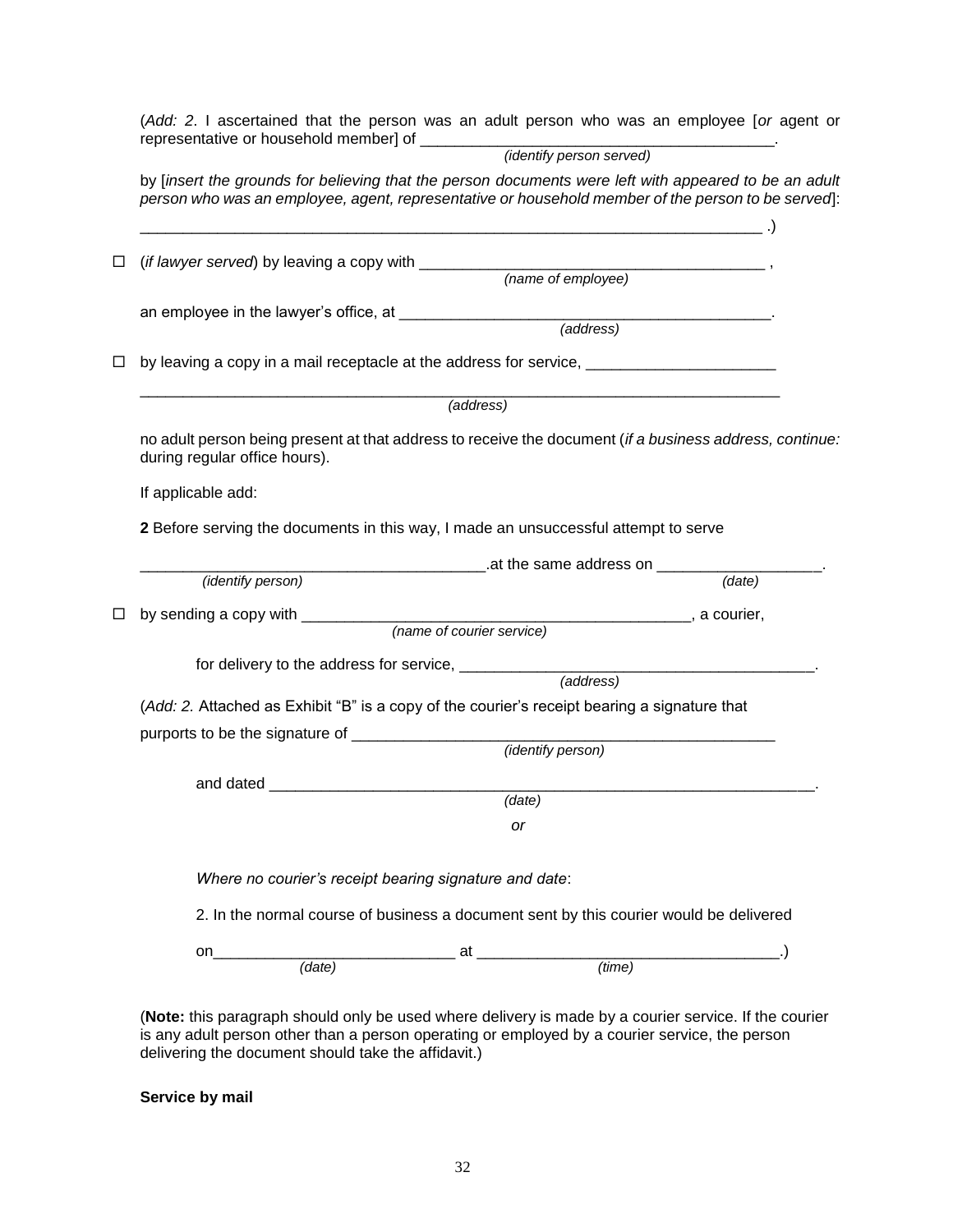| (identify person, party or lawyer)                                                                                                                                                                                             |
|--------------------------------------------------------------------------------------------------------------------------------------------------------------------------------------------------------------------------------|
|                                                                                                                                                                                                                                |
| (identify party)                                                                                                                                                                                                               |
| $\blacksquare$ , attached as Exhibit "A",                                                                                                                                                                                      |
| (identify document served)                                                                                                                                                                                                     |
|                                                                                                                                                                                                                                |
| or                                                                                                                                                                                                                             |
| an original or true copy of which was filed in court on _______________                                                                                                                                                        |
| (date)                                                                                                                                                                                                                         |
|                                                                                                                                                                                                                                |
| (full mailing address)                                                                                                                                                                                                         |
| the address for service provided by _________<br><i>(identify party or person)</i>                                                                                                                                             |
| (If no address has been provided substitute:                                                                                                                                                                                   |
| the last known address of the state of the state of the state of the state of the state of the state of the state of the state of the state of the state of the state of the state of the state of the state of the state of t |
| (If served at an address other than address for service:<br>provide basis for belief that the address served at is the party's address:                                                                                        |
| If served by registered mail add:                                                                                                                                                                                              |
|                                                                                                                                                                                                                                |
| addressee, attached as Exhibit "B", showing confirmation of a signature purporting to be the signature                                                                                                                         |
| and dated                                                                                                                                                                                                                      |
| (insert date)                                                                                                                                                                                                                  |
| Service by fax or electronic transmission                                                                                                                                                                                      |
|                                                                                                                                                                                                                                |
|                                                                                                                                                                                                                                |
|                                                                                                                                                                                                                                |
|                                                                                                                                                                                                                                |
|                                                                                                                                                                                                                                |
|                                                                                                                                                                                                                                |
| or                                                                                                                                                                                                                             |
| an original or true copy of which was filed in court on _________________________________by sending a copy<br>$\overline{(date)}$                                                                                              |
| with the $\sqrt{2}$                                                                                                                                                                                                            |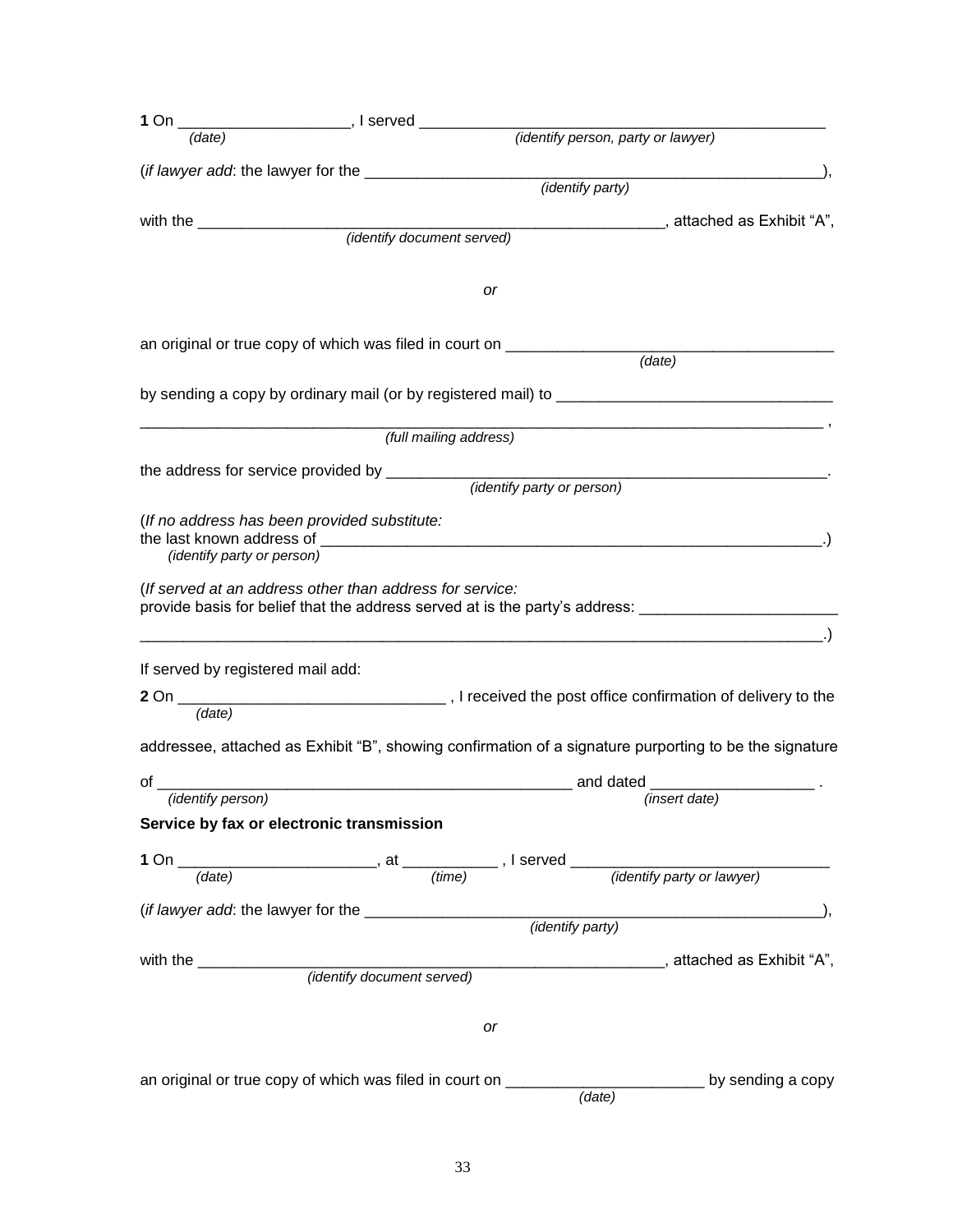| (fax number or electronic transmission address) |                                                                                                                                                                                                        |
|-------------------------------------------------|--------------------------------------------------------------------------------------------------------------------------------------------------------------------------------------------------------|
|                                                 |                                                                                                                                                                                                        |
|                                                 |                                                                                                                                                                                                        |
|                                                 |                                                                                                                                                                                                        |
|                                                 |                                                                                                                                                                                                        |
|                                                 |                                                                                                                                                                                                        |
|                                                 |                                                                                                                                                                                                        |
|                                                 |                                                                                                                                                                                                        |
| (signature)                                     |                                                                                                                                                                                                        |
|                                                 | 2 Attached as Exhibit "B" is the confirmation of fax transmission (or a hard copy of the electronically<br>transmitted acknowledgment of receipt, received by me on ________________________<br>(data) |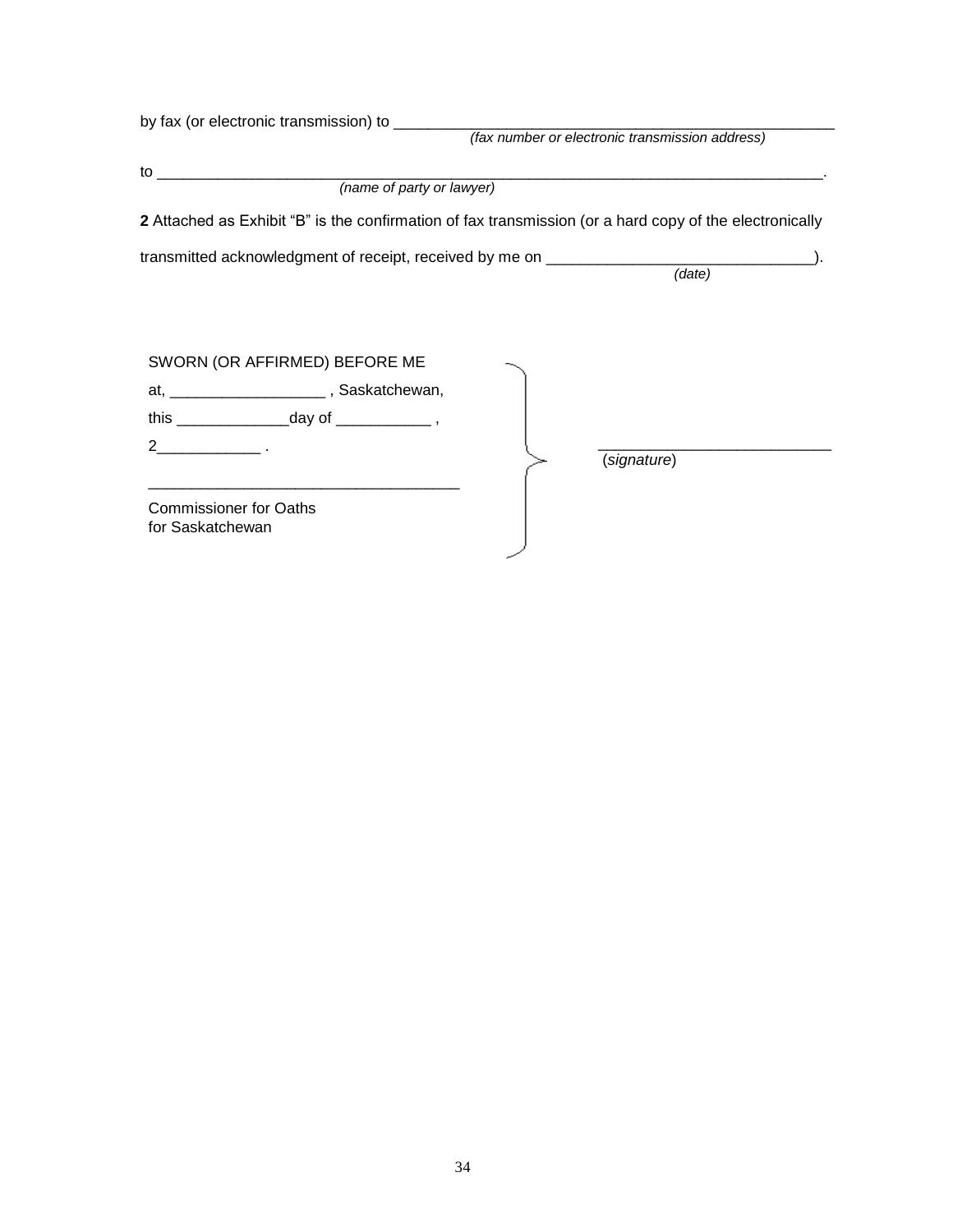**Form 12-3** (Subrule 12-3(1))

| <b>COURT FILE NUMBER</b> |                                         | <b>Clerk's Stamp</b> |
|--------------------------|-----------------------------------------|----------------------|
| (FAMILY LAW DIVISION)    | COURT OF QUEEN'S BENCH FOR SASKATCHEWAN |                      |
| <b>JUDICIAL CENTRE</b>   |                                         |                      |
| <b>PETITIONER</b>        |                                         |                      |
| <b>RESPONDENT</b>        |                                         |                      |

#### **ACKNOWLEDGMENT OF SERVICE**

You are asked to fill out and sign this form without delay, and to mail it in the accompanying postage prepaid envelope addressed to \_\_\_\_\_\_\_\_\_\_\_\_\_\_\_\_\_\_\_\_\_\_\_\_\_\_\_\_\_\_\_\_\_\_\_\_\_\_\_\_\_\_\_\_\_\_\_\_\_\_\_\_ or to return it by fax to \_\_\_\_\_\_\_\_\_\_\_\_\_\_\_\_\_\_\_\_\_\_\_\_\_\_\_\_\_\_\_\_\_\_\_\_\_\_\_\_\_\_\_

If you do not return this signed and completed Acknowledgement of Service without delay, you may not receive notice of any further proceedings or any documents may be personally served on you and you will be required to pay the costs of service.

 $\_$  ,  $\_$  ,  $\_$  ,  $\_$  ,  $\_$  ,  $\_$  ,  $\_$  ,  $\_$  ,  $\_$  ,  $\_$  ,  $\_$  ,  $\_$  ,  $\_$  ,  $\_$  ,  $\_$  ,  $\_$  ,  $\_$  ,  $\_$  ,  $\_$  ,  $\_$  ,  $\_$  ,  $\_$  ,  $\_$  ,  $\_$  ,  $\_$  ,  $\_$  ,  $\_$  ,  $\_$  ,  $\_$  ,  $\_$  ,  $\_$  ,  $\_$  ,  $\_$  ,  $\_$  ,  $\_$  ,  $\_$  ,  $\_$  , \_\_\_\_\_\_\_\_\_\_\_\_\_\_\_\_\_\_\_\_\_\_\_\_\_\_\_\_\_\_\_\_\_\_\_\_\_\_\_\_\_\_\_\_\_\_\_\_\_\_\_\_\_\_\_\_\_\_\_\_\_\_\_\_\_\_\_\_\_\_\_\_\_\_\_\_\_\_\_\_\_\_\_\_\_\_  $\_$  ,  $\_$  ,  $\_$  ,  $\_$  ,  $\_$  ,  $\_$  ,  $\_$  ,  $\_$  ,  $\_$  ,  $\_$  ,  $\_$  ,  $\_$  ,  $\_$  ,  $\_$  ,  $\_$  ,  $\_$  ,  $\_$  ,  $\_$  ,  $\_$  ,  $\_$  ,  $\_$  ,  $\_$  ,  $\_$  ,  $\_$  ,  $\_$  ,  $\_$  ,  $\_$  ,  $\_$  ,  $\_$  ,  $\_$  ,  $\_$  ,  $\_$  ,  $\_$  ,  $\_$  ,  $\_$  ,  $\_$  ,  $\_$  ,  $\_$  ,  $\_$  ,  $\_$  ,  $\_$  ,  $\_$  ,  $\_$  ,  $\_$  ,  $\_$  ,  $\_$  ,  $\_$  ,  $\_$  ,  $\_$  ,  $\_$  ,  $\_$  ,  $\_$  ,  $\_$  ,  $\_$  ,  $\_$  ,  $\_$  ,  $\_$  ,  $\_$  ,  $\_$  ,  $\_$  ,  $\_$  ,  $\_$  ,  $\_$  ,  $\_$  ,  $\_$  ,  $\_$  ,  $\_$  ,  $\_$  ,  $\_$  ,  $\_$  ,  $\_$  ,  $\_$  ,  $\_$  ,  $\_$  ,

I acknowledge service on me of a copy of the following document(s)

(*list documents by title & date*):

I am:

(*select one*)

- $\Box$  a party in this action.
- authorized to accept service on behalf of \_\_\_\_\_\_\_\_\_\_\_\_\_\_\_\_\_\_\_ (*name of party*), being
- a \_\_\_\_\_\_\_\_\_\_\_\_\_\_\_\_\_\_\_\_\_\_\_\_\_\_ (*e.g. lawyer, officer of corporation, power of attorney*).

*(signature)*

\_\_\_\_\_\_\_\_\_\_\_\_\_\_\_\_\_\_\_\_\_\_\_\_\_\_\_\_\_\_\_\_\_\_\_\_\_\_ *(date of service)*

\_\_\_\_\_\_\_\_\_\_\_\_\_\_\_\_\_\_\_\_\_\_\_\_\_\_\_\_\_\_\_\_\_\_\_\_\_\_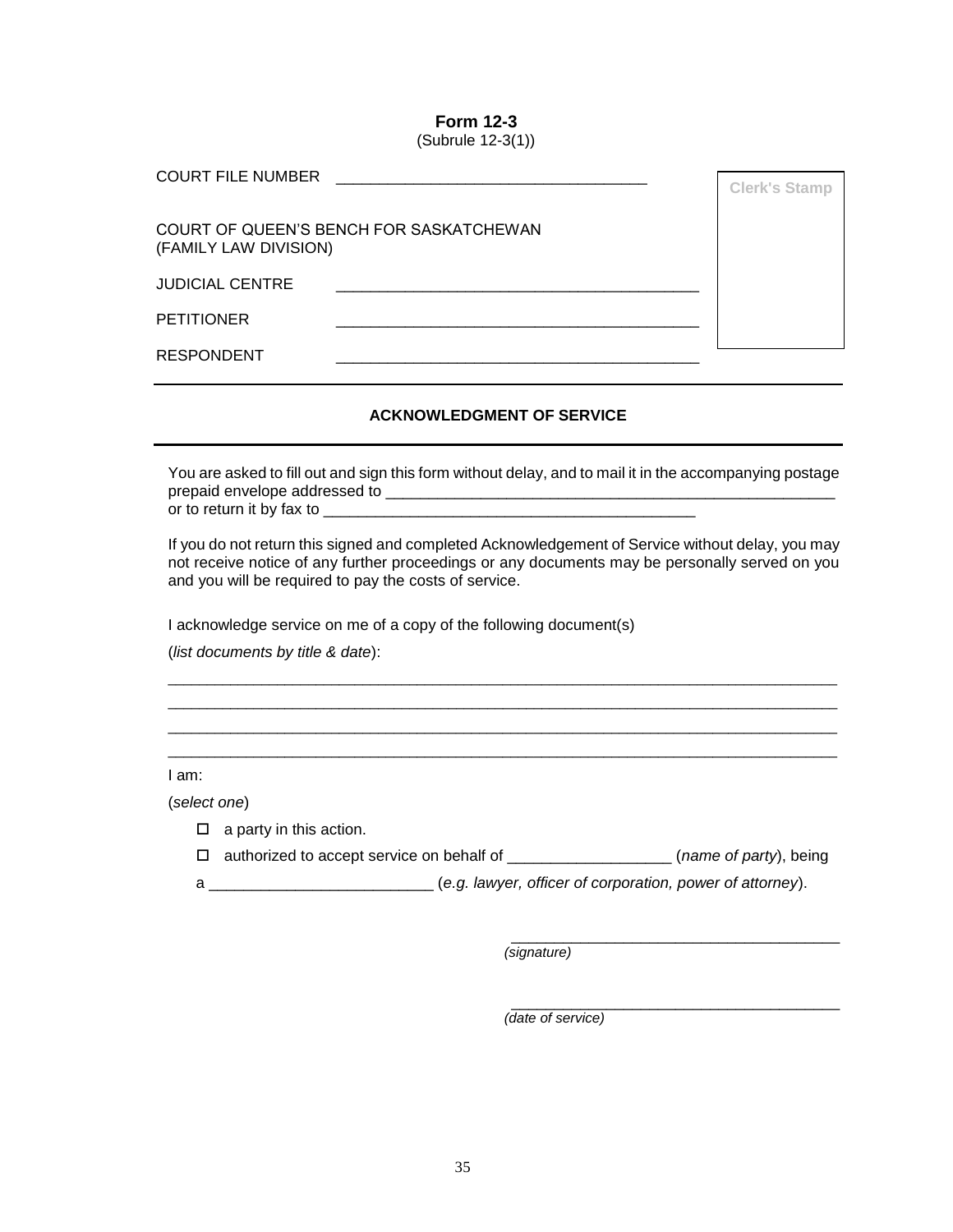#### **NOTICE**

(1) You must include an address in Canada where documents may be mailed to or left for you if you wish to receive notice of subsequent proceedings in this matter. Your address for service must include an e-mail address if you are represented by a lawyer or if your address for service is located outside Saskatchewan. Otherwise, including an e-mail address is optional. It is also optional to include a fax number.

(2) When an e-mail address or a fax number is included in your address for service, documents may be served on you by e-mail or fax.

(3) The address, fax number or e-mail address that you give on this form will be used to serve you

with documents until you serve on the other parties and file with the court written notice of a new address for service.

#### **CONTACT INFORMATION AND ADDRESS FOR SERVICE**

**Address for service and contact information of party filing this document:**

Name of party:

Address for service:

(*set out the street address*)

Telephone number:

Fax number (*if any*):

E-mail address (*if any*):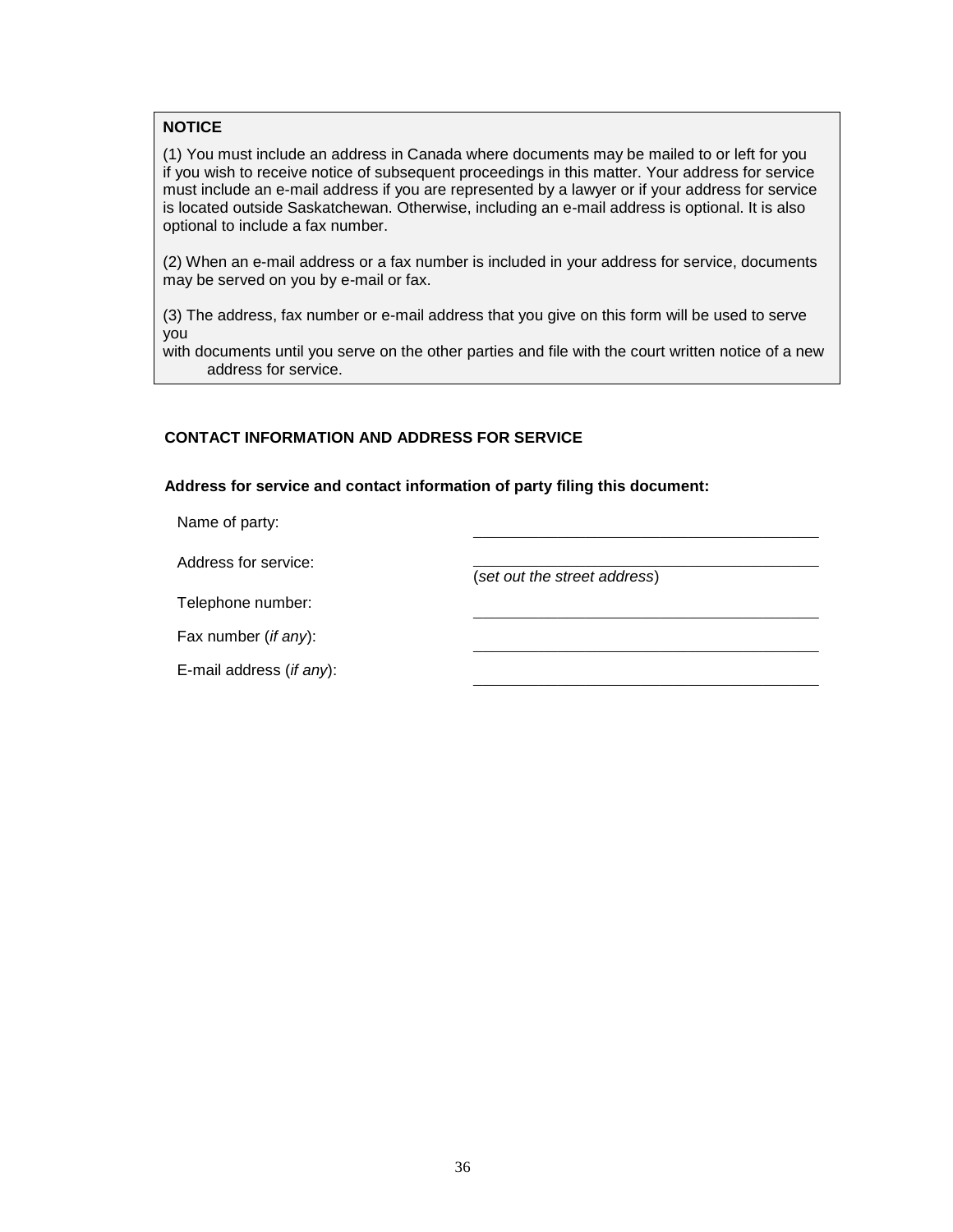COURT FILE NUMBER \_\_\_\_\_\_\_\_\_\_\_\_\_\_\_\_\_\_\_\_\_\_\_\_\_\_\_\_\_\_\_\_\_\_\_\_\_\_\_\_\_\_\_\_\_\_\_\_

| COURT OF QUEEN'S BENCH FOR SASKATCHEWAN |  |
|-----------------------------------------|--|
| (FAMILY LAW DIVISION)                   |  |

|    | <b>JUDICIAL CENTRE</b>                                                                                                                         |
|----|------------------------------------------------------------------------------------------------------------------------------------------------|
|    | PETITIONER(S)<br><u> 1989 - Johann Stoff, deutscher Stoff, der Stoff, der Stoff, der Stoff, der Stoff, der Stoff, der Stoff, der S</u>         |
|    | <b>RESPONDENT(S)</b><br><u> 1980 - Johann Barn, mars ann an t-Amhain ann an t-Amhain an t-Amhain an t-Amhain an t-Amhain an t-Amhain an t-</u> |
|    | <b>FAMILY CHAMBERS APPEARANCE MEMO</b><br>For Chambers on ___________________<br>(Chambers date)                                               |
|    | The (petitioner/respondent) applies for the relief set forth in the application dated:<br>1.                                                   |
|    | 2.<br>The following relief is consented to:<br>$(1)$ $\qquad \qquad$                                                                           |
|    | (describe consented-to relief)                                                                                                                 |
|    | (describe consented-to relief)                                                                                                                 |
| 3. | The petitioner has served and filed the following affidavits/other material being relied<br>upon in support of the relief sought:              |
|    | $(1)$ $\overline{\phantom{a}}$                                                                                                                 |
|    | (describe document)                                                                                                                            |
|    | (2) (describe document)                                                                                                                        |
| 4. | The respondent has served and filed the following affidavits/other material being relied<br>upon in support of the relief sought:              |
|    | $\sqrt{4}$                                                                                                                                     |

| (describe document) |  |
|---------------------|--|
|                     |  |
| (describe document) |  |

- 5. The following is a summary of other proceedings pending in this action:
	- a) Other applications pending:
		- none
		- returnable on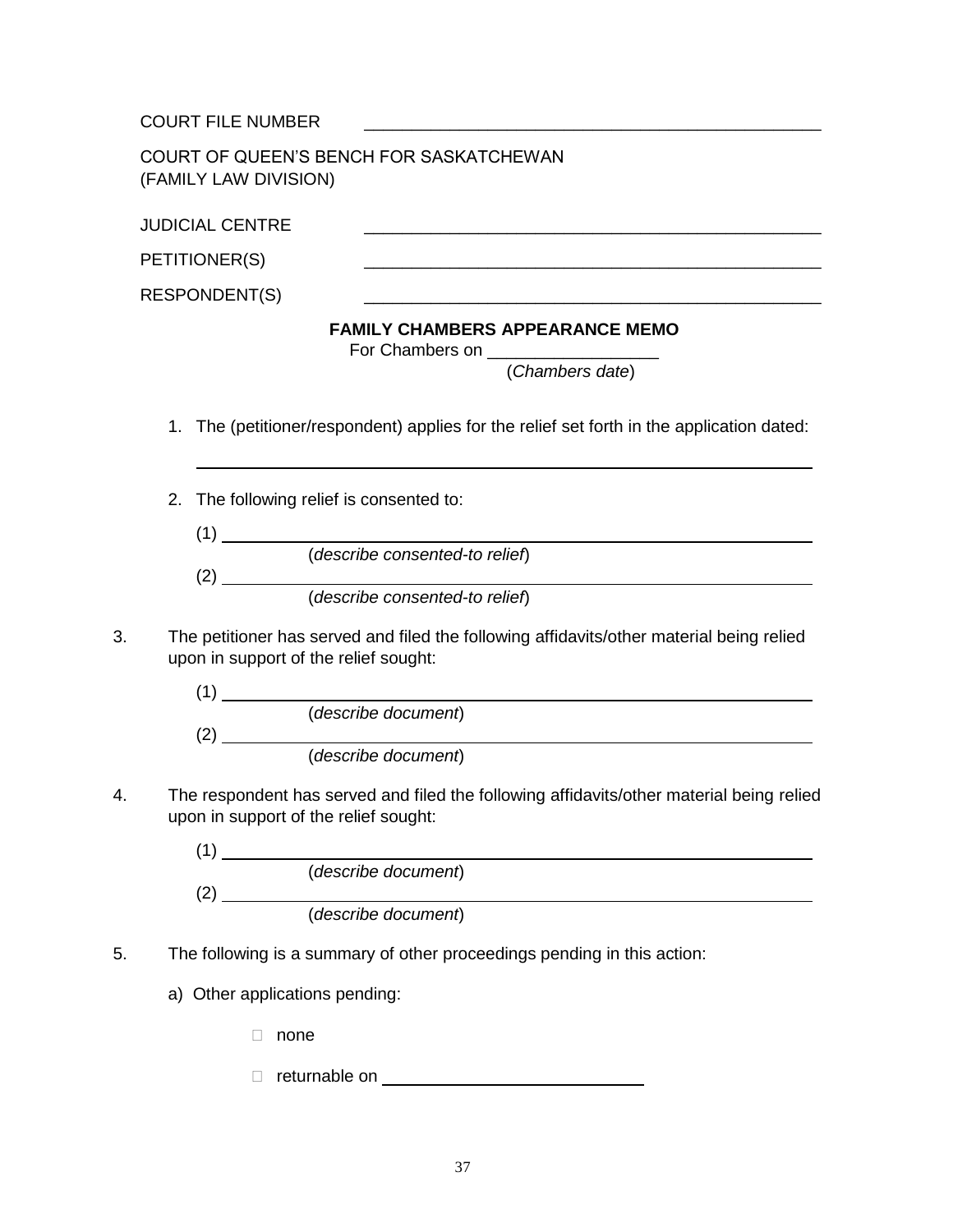|      | b) Pre-trial: D Not scheduled |        |            |           |                                                                                  |  | □ Scheduled for: ___________________________                                      |  |
|------|-------------------------------|--------|------------|-----------|----------------------------------------------------------------------------------|--|-----------------------------------------------------------------------------------|--|
|      |                               |        |            |           |                                                                                  |  |                                                                                   |  |
|      | d) Notice of Objection:       |        |            |           |                                                                                  |  |                                                                                   |  |
|      |                               | □ None |            |           |                                                                                  |  |                                                                                   |  |
|      |                               |        |            |           |                                                                                  |  |                                                                                   |  |
|      |                               |        |            |           |                                                                                  |  |                                                                                   |  |
|      |                               |        |            |           | 6. The parties have attending the Parenting After Separation course:             |  |                                                                                   |  |
|      | Petitioner                    |        | <b>YES</b> | <b>NO</b> |                                                                                  |  |                                                                                   |  |
|      | Respondent YES                |        |            | <b>NO</b> |                                                                                  |  |                                                                                   |  |
| 7.   | This is the:                  |        |            |           |                                                                                  |  |                                                                                   |  |
|      |                               |        |            |           | $\Box$ first Memo filed respecting this application.                             |  |                                                                                   |  |
|      |                               |        |            |           | 0R                                                                               |  |                                                                                   |  |
| and: | Ш                             |        |            |           |                                                                                  |  | updated Memo filed by the (petitioner/respondent) in respect of this application, |  |
|      | П                             |        |            |           | The changes in circumstances since the filing of the last Memo are:              |  |                                                                                   |  |
|      |                               |        |            |           | (describe changes in point form)                                                 |  |                                                                                   |  |
|      |                               |        |            |           | 0R                                                                               |  |                                                                                   |  |
|      |                               |        |            |           | There is no change in circumstances.                                             |  |                                                                                   |  |
|      |                               |        |            |           | Dated at ________________________, this _________ day of _______________________ |  | $, 20$ ____.                                                                      |  |

(*signature of party or party's lawyer*)

(*print name of party or party's lawyer*)